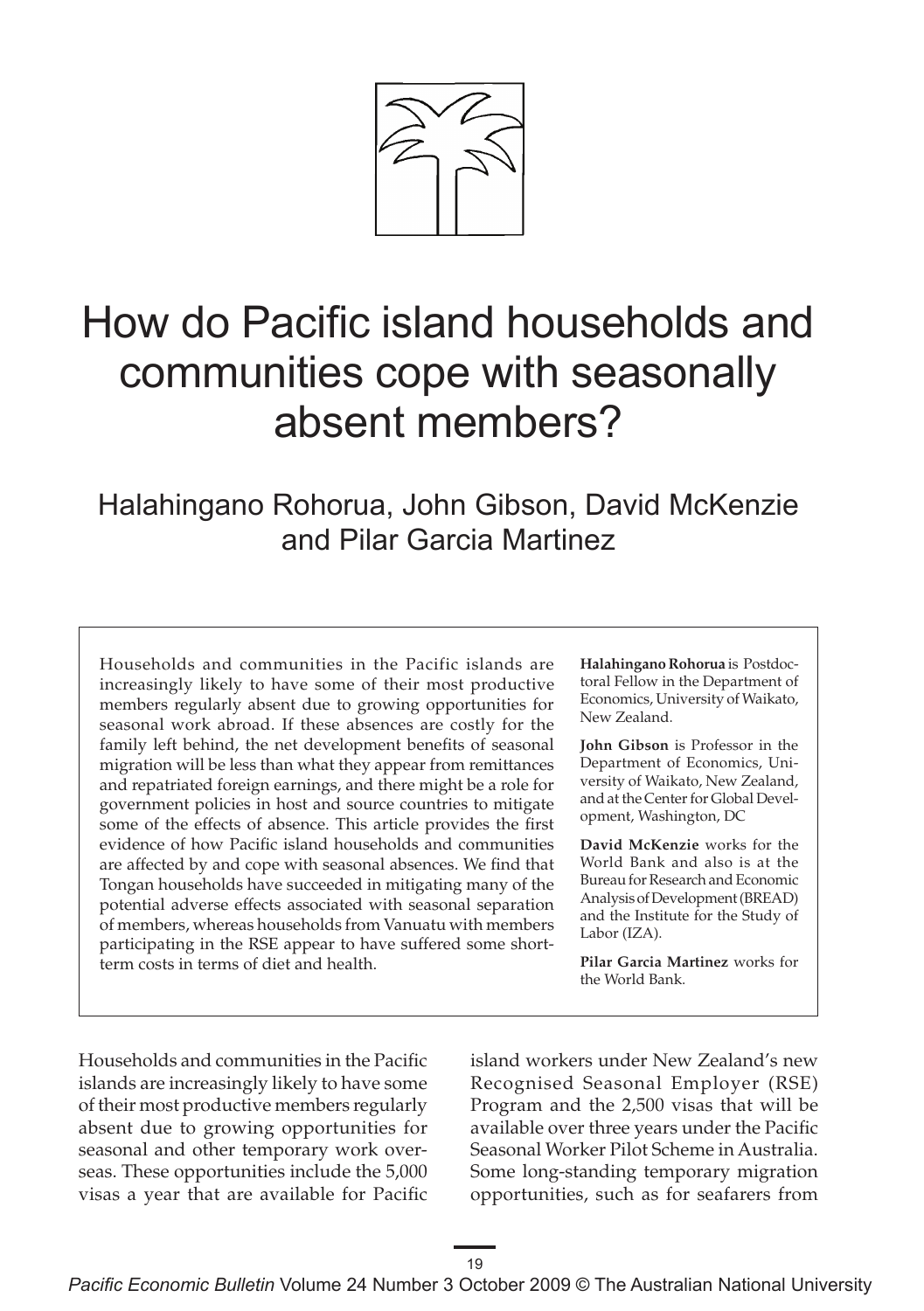Kiribati and peacekeepers from Fiji, also entail considerable periods of separation for families and communities.

If these absences impose either monetary or non-monetary costs on the family and community members left behind, the net development benefits of seasonal migration will be less than what they appear to be from remittances and repatriated foreign earnings.<sup>1</sup> Various types of costs might be imposed on the family left behind, including disruption to human capital formation if children are withdrawn from school or learn more slowly because of an absent parent, reduced food production, possible nutritional stress and negative health shocks if there is inadequate labour to replace the home production inputs previously made by the migrant worker, and even dissolution of the household if the worker does not return to his or her family. At the community level, there might be a reduction in labour available for the production and maintenance of local public goods, reduced local surpluses could raise food prices and reduced inputs into village or customary events could weaken social capital.

The literature from other regions of the world does not provide clear guidance on either the relevance or the strength of these possible costs that absent migrants might impose on families and communities left behind. This lack of evidence is not due to a rarity of temporary migration; indeed, a 2003 International Labour Organisation (ILO) survey finds more than 500 bilateral labour agreements (UN 2006:82) and many developing countries appear to be suppliers of seasonal migrants. Instead, there has been a lack of comprehensive study of this issue. Most studies of seasonal migration (for example, Basok 2003) do not have baseline information on households from before the workers migrated and also lack control groups to see what might have happened to left-behind members in these households if the seasonal worker had not migrated.

In this article, we report more methodologically sound estimates of how households and communities are affected by and cope with seasonally absent members. We study short-term impacts from New Zealand's RSE program on diet, food production, health, human capital formation, household composition and community activity in Tonga and Vanuatu. The RSE allows migrants to work in horticulture and viticulture in New Zealand for up to seven months a year and has been in operation since 2007 (Ramasamy, Krishnan, Bedford and Bedford 2008). In the first year of the RSE program, most of the recruited workers were male,<sup>2</sup> and the majority were recruited for less than the full seven-month period.

While the RSE is open to all Pacific island countries, the New Zealand government has put in place facilitative measures with five Pacific island countries to help them increase their supply of migrant labour. The focus of this analysis is on two of these countries: Tonga and Vanuatu. They have been the largest suppliers of RSE workers. These two countries also provide contrasts since Tongan households and communities have had a long history of (settlement) emigration to New Zealand while the RSE is one of the first migration channels to open up for ni-Vanuatu.

Our estimates are based on two waves of a panel survey that we designed specifically for evaluating the RSE. The first wave provided baseline data on households just before workers left for their first season in New Zealand and was fielded from October 2007 to March 2008. The samples included, in addition to households with RSE workers, households with individuals who applied to participate in the RSE but were not recruited (henceforth 'RSE applicants') and households where no individuals applied to the RSE (henceforth 'non-applicants'). These two control groups provide counterfactuals of what might have happened to RSE house-

20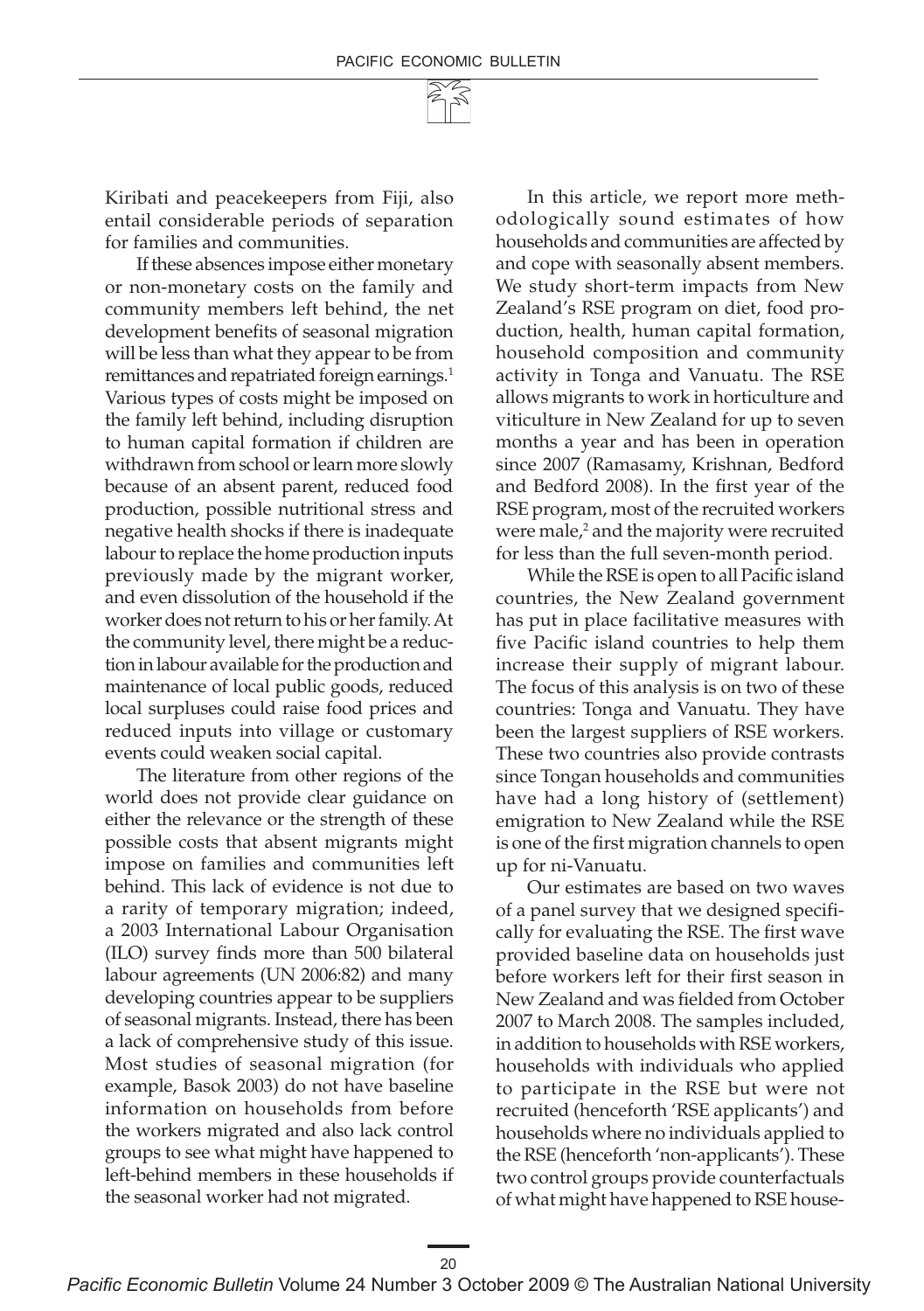holds if the workers had not been absent. If there is non-random selection of households purposively choosing to have members apply for the RSE, stronger inferences are likely from using just the RSE applicants as the counterfactual group.

The second wave of our survey was fielded from April 2008 to July 2008, when most of the workers were still in New Zealand. This was expected to be the period of most costly adjustment for the left-behind families, when they would be suffering the absence of a child, spouse or parent and also facing possible financial stress. Such stress could occur at this stage because it is costly to send money from New Zealand to the Pacific, with transaction costs of at least 15 per cent (Gibson, McKenzie and Rohorua 2006). Consequently, many RSE workers repatriate most of their earnings home in person, rather than remitting them while they are in New Zealand.3 At the time of the second wave of our survey therefore the left-behind family might not yet have benefited from the workers' earnings in New Zealand.

# **Literature on the effects of seasonal migration on left-behind families**

Previous literature does not provide clear evidence of the effects that seasonal or temporary migration can have on the family members left behind. In part, this reflects weaknesses in the evidence base, since many household surveys in migrant-source countries do not distinguish between permanent, temporary and seasonal migration. Further, surveys of seasonal migrants often lack information on the family left behind because they are fielded only in the host country (for example, Basok 2000) and so cannot observe family members left in the source country. Even in studies of seasonal migrants where the fieldwork spans the source and the host country, it is typically only the households that participate in seasonal migration that are surveyed, and usually only after the fact (for example, Basok 2003). There are therefore no control groups to see what might have happened if the seasonal worker had not migrated and no baseline information to control for pre-existing differences with the control groups.

Even among the more methodologically sound studies there is no broad agreement in findings, perhaps because this literature is so limited that there is yet to be replicated study in the same settings. The most commonly studied impacts have been on children's human capital formation, where it is possible to find claims of both positive and negative effects. A recent study by Macours and Vakis (forthcoming) tested the cognitive development of 1,800 pre-schoolers (aged 3–7 years) in rural Nicaragua, where approximately one-half had an adult household member (most typically a father) seasonally migrate in the previous 12 months—either to other areas of Nicaragua or to other Central American countries. Their instrumental variable results (using shocks as the instrument) suggest that the migration of mothers has a positive effect on the cognitive development of these preschool children while there is no effect from the seasonal migration of fathers or other household members. These authors infer that the income benefits from mothers' migration outweigh any negative effects of separation on children's cognitive development.

In a contrasting finding, however, primary-school-aged (9–15 years) Filipino children with either parent working overseas had lower school grades and ranked lower in class than did children for whom neither parent was overseas (Battistella and Conaco 1998). The lower performance in school was especially marked for the children whose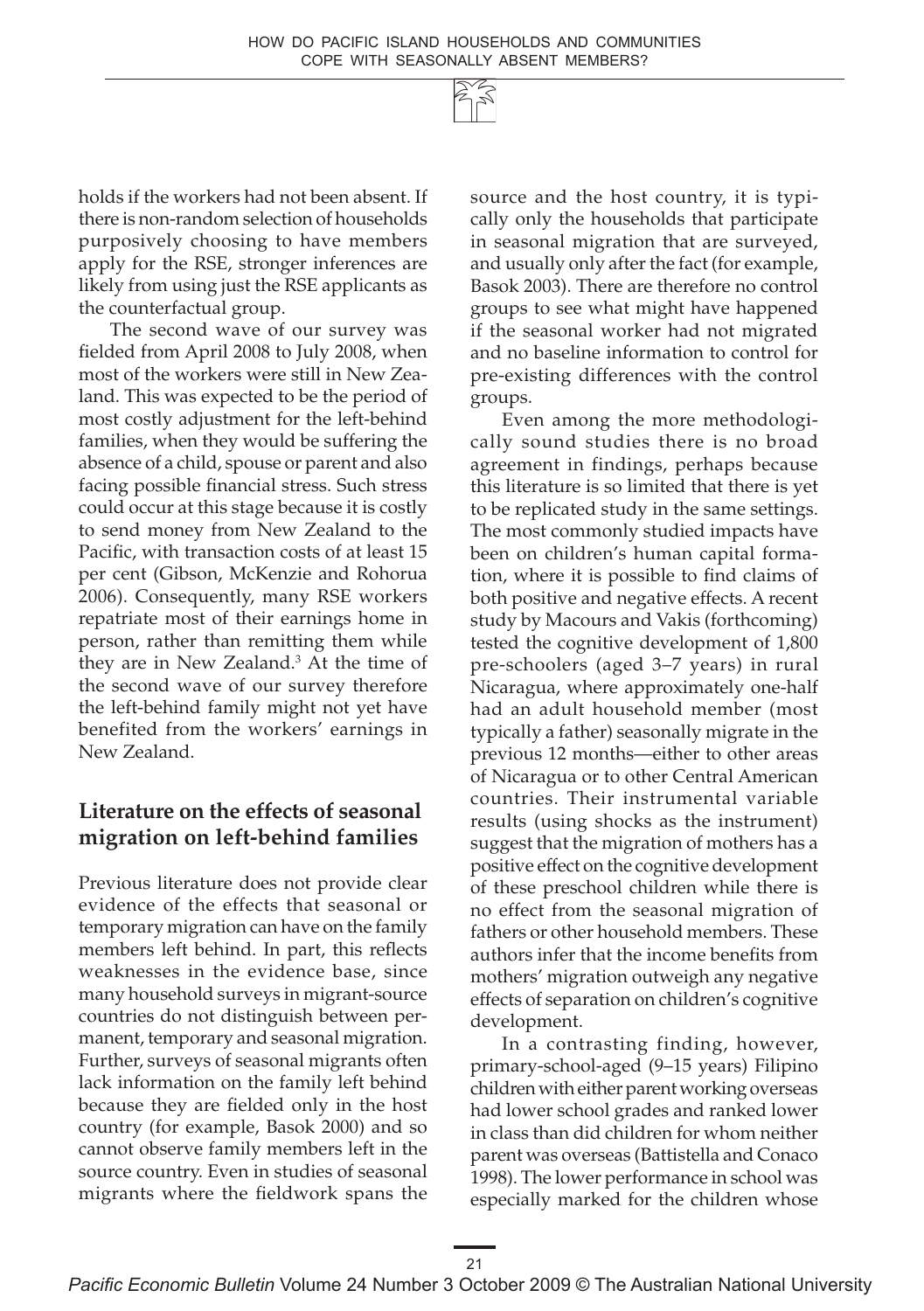mother was absent and these children were also more likely to report difficulty with homework and problems with teachers and classmates than were children whose father only was absent. Even though the migrant parents of these children were working on temporary work permits overseas, these were of long duration, with the average time abroad more than four years. It is possible that this longer separation, compared with the average separation of only three months in Nicaragua, accounts for the contrasting negative effects.

Among other forms of human capital formation, changes in diet for the family left behind are also possible, especially when there are strong gender roles in food production. For example, in Borovnik's (2007) interviews with the families of seafarers from Kiribati, some wives in South Tarawa reported a switch away from meals with fish and coconut toddy, since there was no adult male left in their household to go fishing or climb coconut trees. While these foods might be available for sale in local markets, the prices often appear prohibitive to consumers who are accustomed to obtaining them from family labour, especially if the family is not in receipt of regular remittances.

The gender roles in food production are an important feature of debate in the literature about the extent to which seasonal migration of men shifts agricultural workloads towards women. Evidence from rural Bolivia suggests that when men seasonally migrate to urban areas, including to neighbouring countries, women bear the burden of an increased agricultural workload (Gisbert, Painter and Quiton 1994). In rural areas of the Sahel in Burkina Faso, however, the *exode* (temporary migration of men for a few months to urban areas mainly Abidjan) is carefully managed so as to not rob a household of all its adult men (Hampshire 2006). In fact, the gender roles are so strongly set in this area that even in

the rare cases when a household's men are all on *exode*, the women do not take on any male production tasks and instead either 'import' male labour from extra-household networks or the left-behind group joins another household in order to have access to male labour.

Despite this example, there is little evidence of how widespread is the reformation of households in response to seasonal absences of (typically) adult males. In part, this reflects the difficulty of obtaining evidence from household surveys when the nature of the household changes so fundamentally that it affects the feasibility of surveys.4 Qualitative data, however, suggest that such reformations can be an important cost imposed on the left-behind family. According to Borovnik's (2007) interviews with the families of seafarers from the outer islands of Kiribati, sometimes when the husband returns from voyaging he stays in the urban area of Tarawa rather than going home to his wife, and occasionally even takes a second wife in Tarawa, effectively abandoning the family in the outer islands.

#### **Data**

The data used in this paper are from a survey designed especially for evaluating the RSE. Information is used on 442 households from Tonga and 386 households from Vanuatu, with about 40 per cent of these households supplying RSE workers. A full description of the survey methodology, with detailed statistics on the baseline characteristics, is available from Gibson, McKenzie and Rohorua (2008) for Tonga and McKenzie, Garcia Martinez and Winters (2008) for Vanuatu. These two papers also discuss the differing processes used in each country for potential workers to apply to the RSE scheme and for the selection of workers.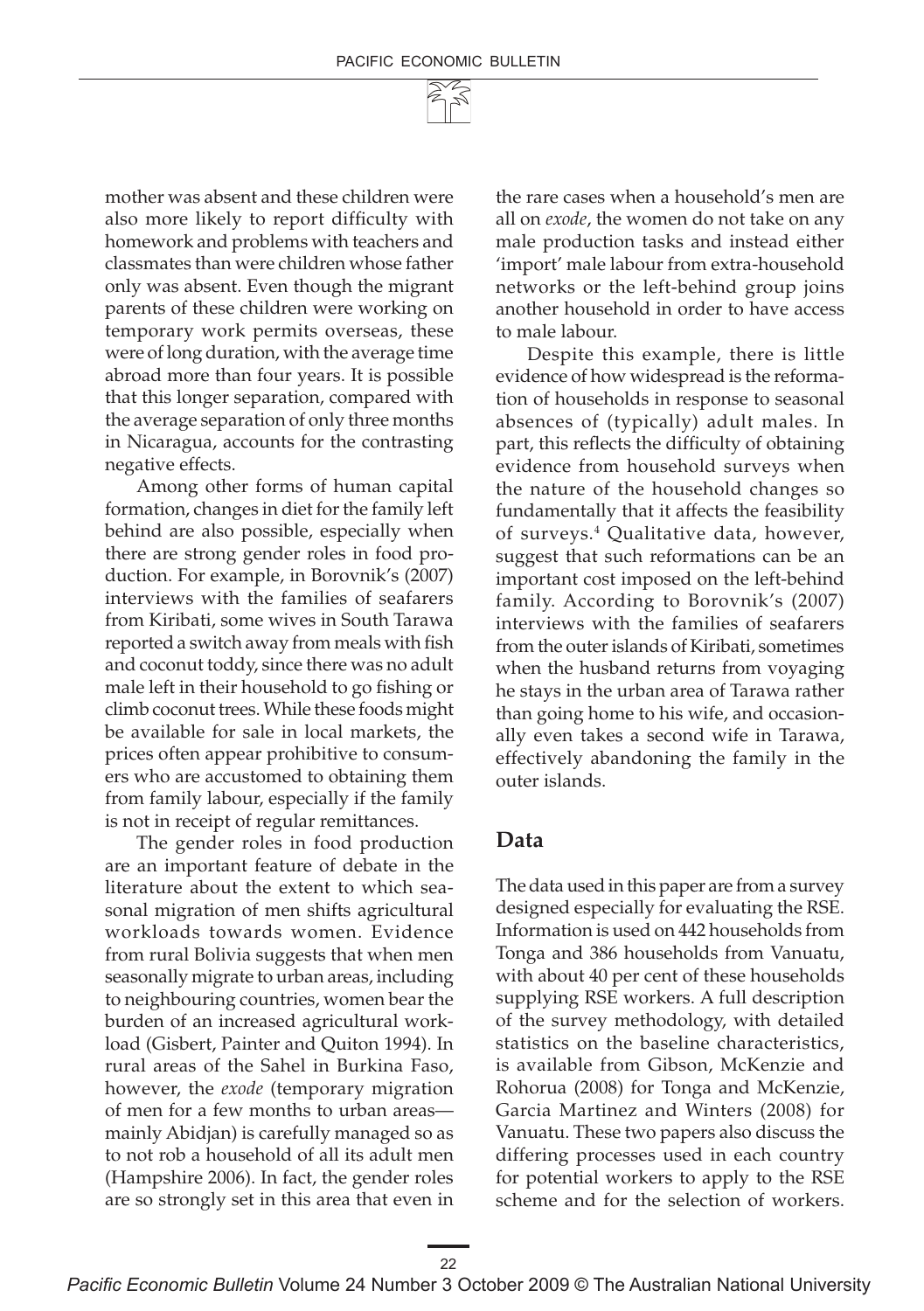The 442 households in the second wave of the survey in Tonga comprise 99 per cent of the households from the baseline survey, so there are no concerns with sample attrition. In Vanuatu, however, the 386 households interviewed in the second wave are only 83 per cent of the baseline sample, raising concerns about possible attrition bias.

To help explore the sample attrition, and also to illustrate the importance of controlling for baseline differences, summary information on baseline characteristics for five samples in each country is presented (Tables 1a and 1b). The first two sets of averages, in Columns (a) and (b), are for the full sample in Wave 1 and the subsample of panel households who were also interviewed in Wave 2. The statistical significance of any differences between the panel households and those in (a) who are not in (b) is also presented. The last three columns in Tables 1a and 1b present the means for three sub-samples of the panel households: those that sent RSE workers (Column c), the applicants (Column d) and the non-applicants (Column e). The

| Table 1a Baseline characteristics of households in Tonga with RSE workers, applicants<br>and non-applicants |            |                   |                   |                      |                           |
|-------------------------------------------------------------------------------------------------------------|------------|-------------------|-------------------|----------------------|---------------------------|
|                                                                                                             | All<br>(a) | In Wave 2<br>(b)  | <b>RSE</b><br>(c) | Applicants<br>(d)    | Non-<br>applicants<br>(e) |
| Household size                                                                                              | 5.20       | 5.21              | 5.76              | 4.97a                | 4.74 <sup>a</sup>         |
| Adult (>14 years) share of<br>household                                                                     | 0.67       | 0.67              | 0.63              | 0.72 <sup>a</sup>    | 0.68 <sup>c</sup>         |
| Male share of adults                                                                                        | 0.53       | 0.53              | 0.55              | 0.51 <sup>b</sup>    | 0.52 <sup>b</sup>         |
| Share of adults literate in<br>English                                                                      | 0.93       | 0.93              | 0.94              | 0.90                 | 0.96                      |
| Share of adults with schooling<br>beyond grade 10                                                           | 0.46       | 0.46 <sup>c</sup> | 0.43              | 0.49 <sup>c</sup>    | 0.47                      |
| Share of adults who previously<br>visited New Zealand                                                       | 0.26       | 0.26 <sup>c</sup> | 0.37              | 0.19 <sup>a</sup>    | 0.17a                     |
| Average days of hard physical<br>labour/person/week                                                         | 4.23       | 4.23              | 4.39              | 4.11                 | 4.12                      |
| Number of pigs owned                                                                                        | 5.53       | 5.53              | 5.69              | 5.46                 | 5.39                      |
| Number of chickens owned                                                                                    | 5.12       | 5.16              | 5.17              | 4.91                 | 5.35                      |
| Number of cattle owned                                                                                      | 0.46       | 0.45              | 0.47              | 0.47                 | 0.42                      |
| Number of vehicles owned                                                                                    | 0.63       | 0.63              | 0.60              | 0.62                 | 0.68                      |
| Per capita total household<br>income (pa'anga) <sup>d</sup>                                                 | 1,030      | 1,035             | 829               | $1,093$ <sup>a</sup> | $1,247^{\rm a}$           |
| Per capita total household<br>consumption (pa'anga) <sup>d</sup>                                            | 1,028      | 1,026             | 832               | 993 <sup>b</sup>     | $1,294$ <sup>a</sup>      |
| Sample size                                                                                                 | 448        | 442               | 181               | 116                  | 145                       |

<sup>a</sup> significant at 0.01, <sup>b</sup> significant at 0.05,  $\cdot$  significant at 0.1, <sup>d</sup> income and consumption estimates are semi-annual **Source:** Authors'calculations

#### 23

*Pacific Economic Bulletin* Volume 24 Number 3 October 2009 © The Australian National University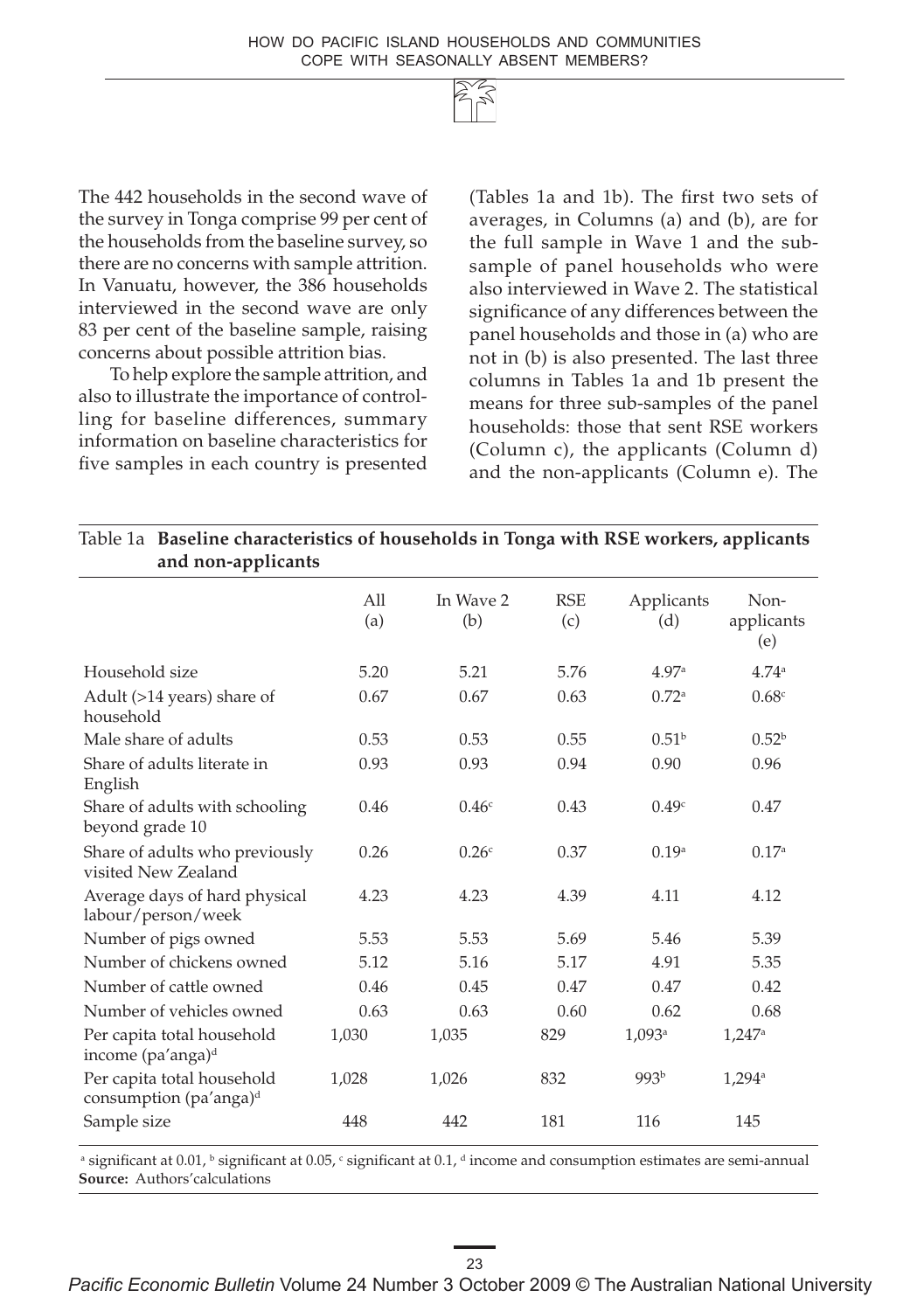

statistical significance of mean differences between the RSE households and the applicants, and between the RSE households and the non-applicants, is also reported.

The attrition in Wave 2 of the survey in Vanuatu appears to be related to some observable characteristics (Table 1b). The households that were not re-interviewed were smaller, had higher English literacy rates, did fewer days of hard physical labour and had higher per capita incomes and consumption in the baseline survey than the panel households that appeared in both waves of the survey. Some caution should therefore be exercised in drawing inferences from the results for the Vanuatu sample. In contrast, the only characteristics that show weakly statistically significant differences between the panel households and those not interviewed in Wave 2 in Tonga are the share of the adults with more than grade 10 schooling and the share that had previously been to New Zealand.

The other key feature from Tables 1a and 1b is the evidence of pre-existing differences between households that supplied

| Baseline characteristics of households in Vanuatu with RSE workers,<br>Table 1b<br>applicants and non-applicants |                        |                       |                   |                    |                           |
|------------------------------------------------------------------------------------------------------------------|------------------------|-----------------------|-------------------|--------------------|---------------------------|
|                                                                                                                  | A <sub>11</sub><br>(a) | In Wave 2<br>(b)      | <b>RSE</b><br>(c) | Applicants<br>(d)  | Non-<br>applicants<br>(e) |
| Household size                                                                                                   | 4.75                   | 4.82c                 | 4.73              | 4.88               | 4.83                      |
| Adult (>14 years) share of<br>household                                                                          | 0.69                   | 0.68 <sup>c</sup>     | 0.68              | 0.67               | 0.68                      |
| Male share of adults                                                                                             | 0.53                   | 0.53                  | 0.52              | 0.53               | 0.53                      |
| Share of adults literate in<br>English                                                                           | 0.77                   | $0.75^{\rm a}$        | 0.83              | 0.75c              | 0.69a                     |
| Share of adults with schooling<br>beyond grade 10                                                                | 0.06                   | 0.05                  | 0.07              | 0.04               | 0.05                      |
| Share of adults who previously<br>visited New Zealand                                                            | 0.03                   | 0.03                  | 0.10              | 0.01 <sup>a</sup>  | 0.01 <sup>a</sup>         |
| Average days of hard physical<br>labour/person/week                                                              | 3.33                   | 3.47a                 | 3.14              | 3.35               | 3.76 <sup>a</sup>         |
| Number of pigs owned                                                                                             | 3.51                   | 3.65                  | 3.86              | 3.87               | 3.38                      |
| Number of chickens owned                                                                                         | 11.62                  | $12.50^{\circ}$       | 9.42              | 14.30 <sup>b</sup> | 13.21c                    |
| Number of cattle owned                                                                                           | 1.59                   | 1.70                  | 0.92              | $2.35^{b}$         | 1.75c                     |
| Number of vehicles owned                                                                                         | 0.18                   | 0.17                  | 0.24              | 0.19               | 0.11                      |
| Per capita total household<br>income (vatu) <sup>d</sup>                                                         | 77,050                 | $71,251$ <sup>a</sup> | 88,768            | 68,343             | $62,258^{\rm b}$          |
| Per capita total household<br>consumption (vatu) <sup>d</sup>                                                    | 63,371                 | $56,354$ <sup>a</sup> | 63,474            | 64,509             | 46,420 <sup>b</sup>       |
| Sample size                                                                                                      | 466                    | 386                   | 105               | 113                | 168                       |

 $^{\rm a}$  significant at 0.01,  $^{\rm b}$  significant at 0.05,  $^{\rm c}$  significant at 0.1,  $^{\rm d}$  income and consumption estimates are semi-annual **Source:** Authors'calculations

*Pacific Economic Bulletin* Volume 24 Number 3 October 2009 © The Australian National University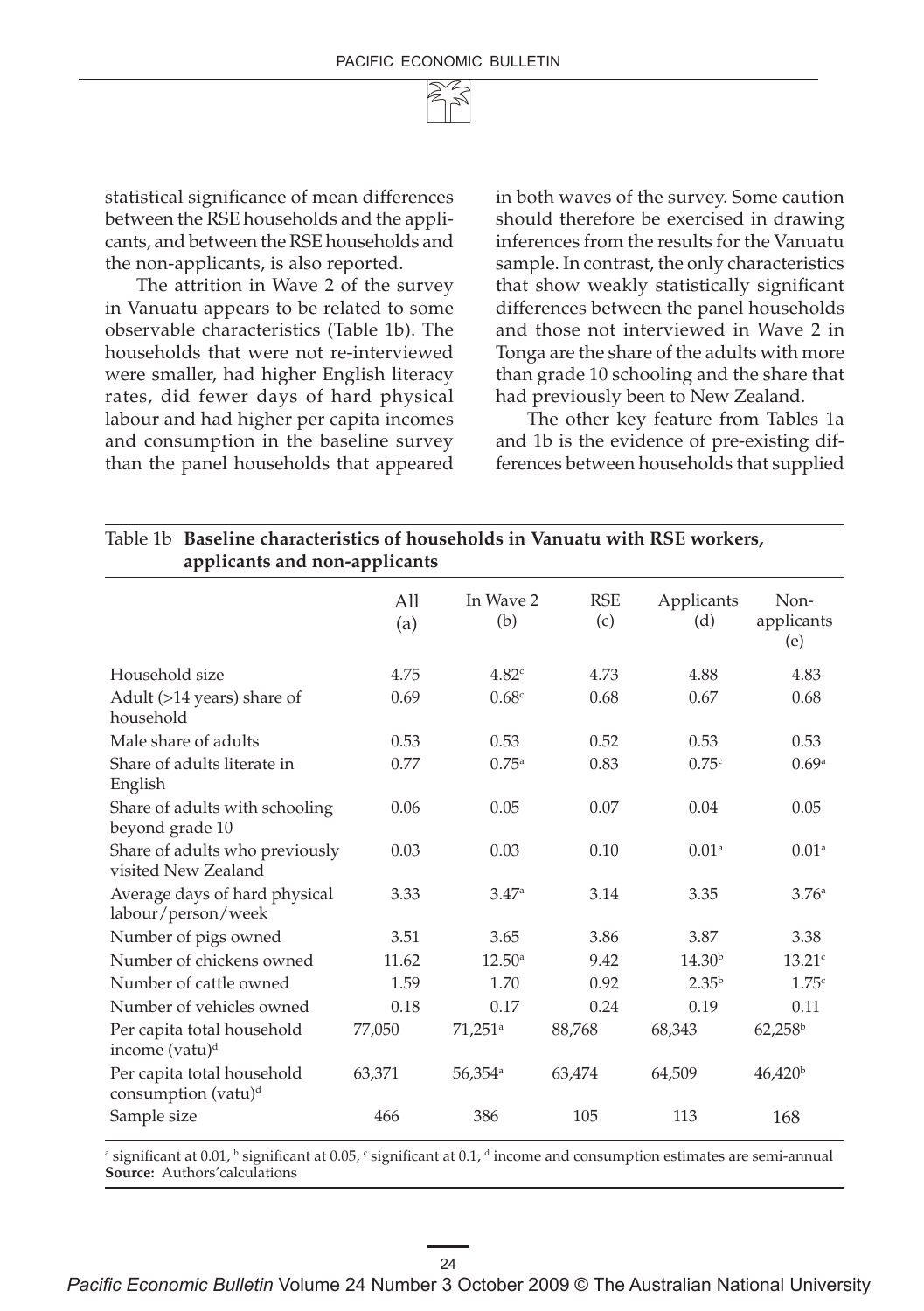RSE workers and either the applicant or non-applicant households. In Tonga, the RSE households were larger and had lower per capita income or consumption but also greater previous experience in New Zealand than either of the two comparison groups. In Vanuatu, the baseline differences go in the opposite direction, with the panel households that supplied RSE workers having higher per capita income, higher levels of education and lower exposure to agriculture (as seen from the fewer livestock owned and fewer days of hard physical labour). These baseline differences could interfere with inferences about the impact of the RSE if only a single comparison is made between RSE households, applicants and non-applicants. In fact, from the two waves of the survey, we are able to estimate *differences in differences*, which take account of pre-existing differences at the baseline and any changes affecting RSE households that might have occurred anyway.

### **Results for household diet indicators**

A comparison of dietary indicators between RSE and non-RSE households, their change over time between waves of the survey and the difference in these differences across the sample groups are reported for Tonga (Table 2a) and Vanuatu (Table 2b). The first indicator was dietary diversity, which was simply a count of how many separate food types (from a list of 30) any member of the household had eaten on the day before the survey. The next seven indicators are counts of the number of meals eaten the previous day that contain a member of the following overlapping food groups: cereals (bread and rice); roots (taro, Chinese taro, kumara, taamu, yams, cassava and potato); fruits and non-root vegetables (green vegetables, fresh and dry coconut, banana, mango, pawpaw

and other fruits); fish (fresh and tinned); fats (corned beef, mutton and coconut); meats (corned beef, mutton, fresh beef, chicken, pork and other meat); and milk. The final indicator is the equivalent market value of own-produced or own-captured food consumed by the household in the week before the survey.

On average, the sample in Tonga had eaten 7.5 different foods on the day before the survey, with no significant variation between RSE households and the other groups (Table 2a). Significant differences do show up in the number of meals with fruits and vegetables and with meats, with RSE households having fewer fruits and vegetables than either non-applicants or the overall non-RSE group (made up of applicants and non-applicants). On the other hand, the RSE households consumed more meals of meat in the second wave of the survey than either the applicants or non-applicants. For RSE households in Vanuatu, the number of foods eaten (6.9) is significantly lower than for applicant households, but not compared with non-applicants; and the number of meals of milk is significantly higher than for the applicants. It should be noted, however, that these differences in average diets are not robust estimates of the dietary impact of having a member go to New Zealand under the RSE, since they do not take account of any baseline differences in diets between the groups of households.

Similarly, the *change* in each dietary indicator relative to the baseline level, which is reported in Columns e–h of Tables 2a and 2b, does not give the full story of impacts due to RSE absences. These changes showed that for the Tongan sample there were increases in dietary diversity and in the number of meals from most food groups (except meats and milk), and in the value of consumption from own production. In contrast, for the sample from Vanuatu, there were reductions in dietary diversity, in the value of

25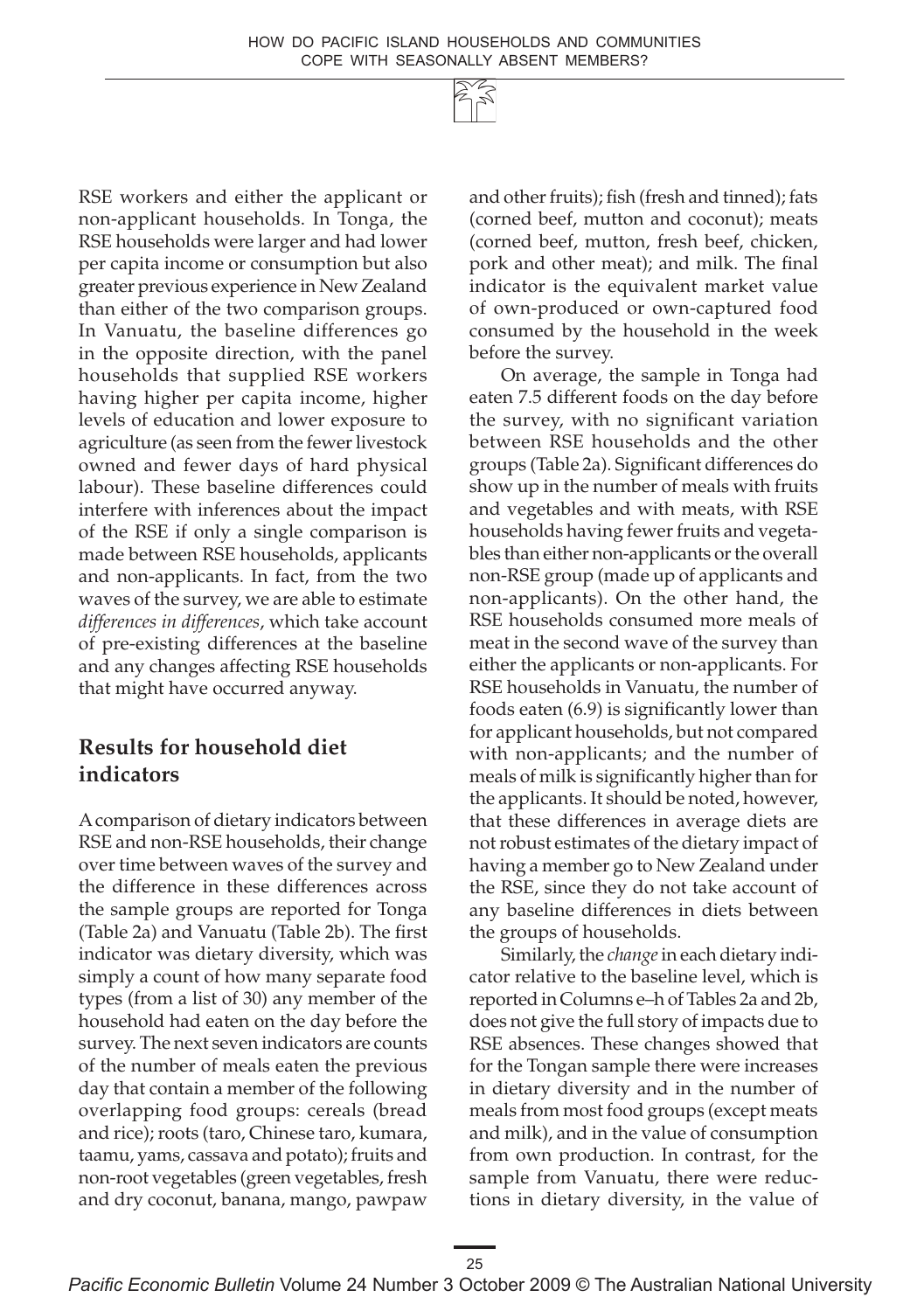| Dietary indicators, ch<br>households in Tonga<br>Table 2a |                      |                                 | hanges from baseline and difference in differences for RSE, applicant and non-applicant |                                       |                    |                           |                                              |                                 |                       |                                                      |                                       |
|-----------------------------------------------------------|----------------------|---------------------------------|-----------------------------------------------------------------------------------------|---------------------------------------|--------------------|---------------------------|----------------------------------------------|---------------------------------|-----------------------|------------------------------------------------------|---------------------------------------|
|                                                           |                      | Dietary indicators (in Round 2) |                                                                                         |                                       |                    |                           | Changes in diet components<br>from baseline) |                                 |                       | Difference in differences<br>(versus control groups) |                                       |
|                                                           | RSE<br>$\widehat{a}$ | pplicants<br>$\widehat{e}$<br>⋖ | applicants<br>Non-<br>$\odot$                                                           | Non-<br>RSE<br>$\widehat{\mathbf{C}}$ | RSE<br>$\circlede$ | Applicants<br>$\bigoplus$ | applicants<br>Non-<br>$\circledS$            | Non-RSE<br>$\widehat{\epsilon}$ | Applicants<br>$(e-f)$ | applicants<br>Non-<br>$\left(\frac{2}{6}\right)$     | Non-<br>$\left( e^{-h}\right)$<br>RSE |
| Number of meals of:<br>Dietary diversity                  | 7.49                 | 7.52                            | 7.71                                                                                    | 7.62                                  | 1.73               | 1.85                      | 1.75                                         | 1.80                            | $-0.12$               | $-0.02$                                              | $-0.07$                               |
| Cereals                                                   | 0.91                 | 0.83                            | 0.85                                                                                    | 0.84                                  | $-0.05$            | 0.15                      | $-0.06$                                      | 0.03                            | $-0.20^{\circ}$       | $0.01\,$                                             | $-0.08$                               |
| Roots                                                     | 1.65                 | 1.63                            | 1.68                                                                                    | $1.66\,$                              | 0.24               | 0.18                      | 0.26                                         | 0.23                            | 0.06                  | $-0.02$                                              | $0.02\,$                              |
| Fruit and                                                 | 2.11                 | 2.22                            | 2.38a                                                                                   | 2.31 <sup>b</sup>                     | 0.65               | 0.73                      | 0.93                                         | 0.84                            | $-0.09$               | $-0.28c$                                             | $-0.20$                               |
| vegetables<br>Fish                                        | 0.63                 | 0.59                            | 0.64                                                                                    | 0.62                                  | 0.03               | $-0.02$                   | 0.03                                         | 0.01                            | 0.05                  | 0.01                                                 | 0.03                                  |
| Fats                                                      | 1.04                 | 1.11                            | 1.13                                                                                    | 1.12                                  | 0.33               | 0.44                      | 0.50                                         | 0.47                            | $-0.11$               | $-0.17^{\circ}$                                      | $-0.15$                               |
| Meats                                                     | 0.92                 | 0.79 <sup>c</sup>               | $0.80^{\circ}$                                                                          | 0.80 <sup>b</sup>                     | $-0.02$            | $-0.07$                   | $-0.20$                                      | $-0.14$                         | 0.05                  | $0.18^{b}$                                           | 0.12                                  |
| <b>Milk</b>                                               | 0.34                 | 0.28                            | 0.34                                                                                    | 0.31                                  | $-0.10$            | $-0.23$                   | $-0.19$                                      | $-0.21$                         | 0.13 <sup>c</sup>     | 0.09                                                 | $0.11$ <sup>c</sup>                   |
| Food production<br>(pa'anga)                              | 161                  | 143                             | 144                                                                                     | 143                                   | 82                 | 68                        | 65                                           | 66                              | 14                    | 18                                                   | $16$                                  |
| Sample size                                               | 181                  | 116                             | 145                                                                                     | 261                                   | 181                | 116                       | 145                                          | 261                             | 297                   | 326                                                  | 442                                   |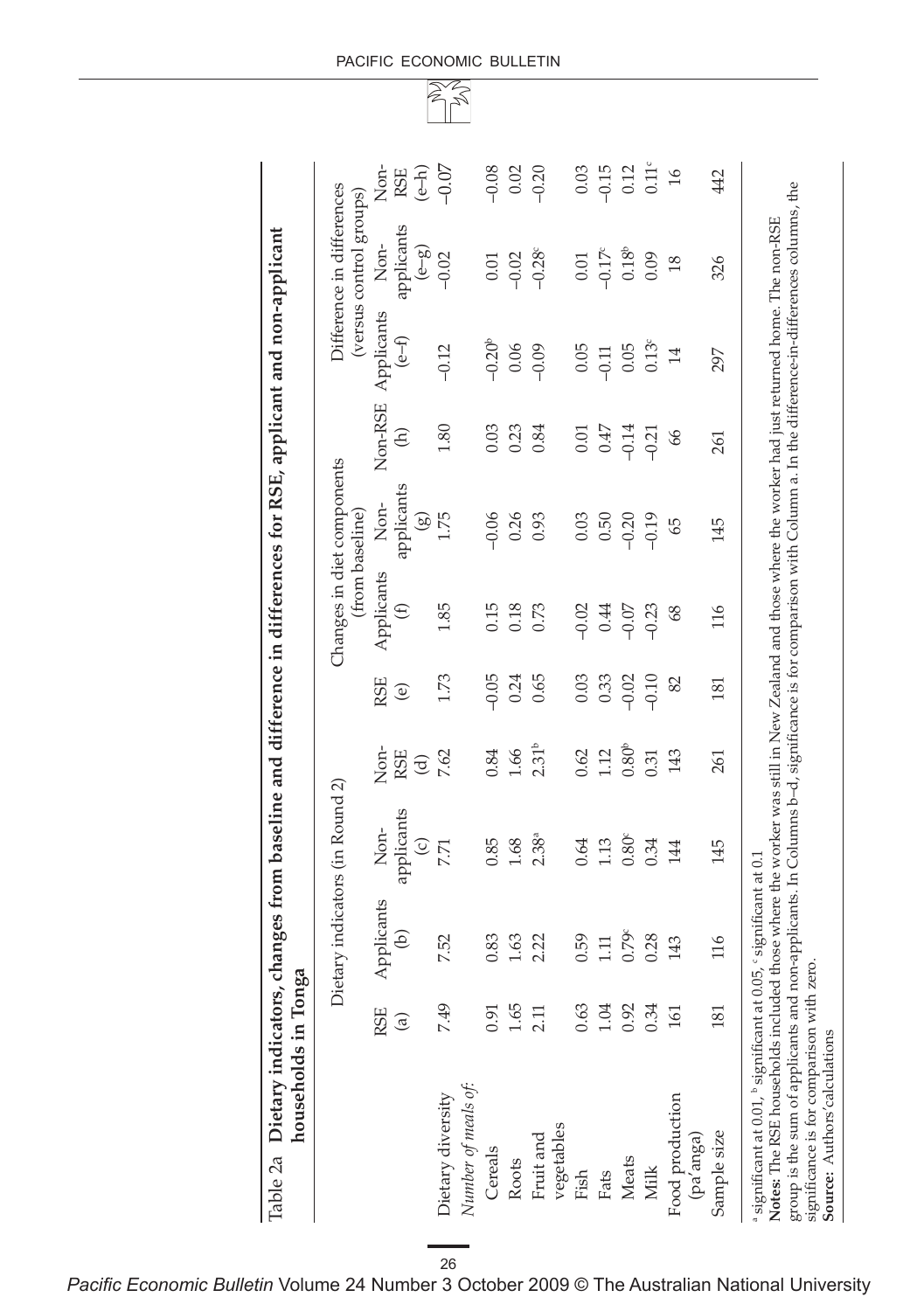| $-0.46^{\circ}$<br>$0.03\,$<br>$(e-f)$<br>$-0.37$<br>$-0.55$<br>$-0.04$<br>$-1.05$<br>$-0.04$<br>Non-<br>RSE<br>$\widehat{\oplus}$<br>applicants<br>Non-<br>$-0.54$<br>$0.00\,$<br>0.14<br>$-0.58$<br>$\circledS$<br>Applicants<br>$-0.57$<br>$-0.09$<br>$-0.32$<br>$-1.74$<br>$\bigoplus$<br>$-0.55$<br>$-2.73$<br>$-0.29$<br>$-2.11$<br>RSE<br>$\circlede$<br>7.27<br>1.44<br>3.59<br>2.11<br>Non-<br>RSE<br>$\widehat{\sigma}$<br>applicants<br>Non-<br>7.09<br>$1.45$<br>2.07<br>3.48<br>$\odot$<br>pplicants<br>7.55°<br>2.18<br>3.75<br>1.42<br>G)<br>≺<br>1.55<br>1.95<br>3.34<br>6.87<br><b>RSE</b><br>$\mathbf{G}$<br>Number of meals of:<br>Dietary diversity<br>vegetables<br>Fruit and<br>Cereals<br>Roots |         | (versus control groups)<br>applicants<br>Non-<br>Applicants | Non-                            |
|------------------------------------------------------------------------------------------------------------------------------------------------------------------------------------------------------------------------------------------------------------------------------------------------------------------------------------------------------------------------------------------------------------------------------------------------------------------------------------------------------------------------------------------------------------------------------------------------------------------------------------------------------------------------------------------------------------------------|---------|-------------------------------------------------------------|---------------------------------|
|                                                                                                                                                                                                                                                                                                                                                                                                                                                                                                                                                                                                                                                                                                                        |         | $\left(\frac{3}{6-9}\right)$                                | <b>RSE</b>                      |
|                                                                                                                                                                                                                                                                                                                                                                                                                                                                                                                                                                                                                                                                                                                        |         | $-2.19^{a}$<br>$-2.17$ <sup>a</sup>                         | $(e-h)$<br>-2.18 <sup>a</sup>   |
|                                                                                                                                                                                                                                                                                                                                                                                                                                                                                                                                                                                                                                                                                                                        |         | $-0.55^{\rm a}$                                             |                                 |
|                                                                                                                                                                                                                                                                                                                                                                                                                                                                                                                                                                                                                                                                                                                        |         | $-0.43$                                                     | $-0.52$ <sup>a</sup><br>$-0.24$ |
|                                                                                                                                                                                                                                                                                                                                                                                                                                                                                                                                                                                                                                                                                                                        |         | $-1.53^{a}$                                                 | $-1.06^b$                       |
| $-0.08$<br>0.05<br>$-0.12$<br>0.64<br>0.55<br>0.77<br>0.65<br>Fish                                                                                                                                                                                                                                                                                                                                                                                                                                                                                                                                                                                                                                                     | $-0.03$ | $-0.04$<br>$-0.18$                                          | $-0.10$                         |
| 0.06<br>$-0.21$<br>$-0.06$<br>$-0.43$<br>$-0.37$<br>$1.10\,$<br>1.06<br>1.16<br>1.06<br>Fats                                                                                                                                                                                                                                                                                                                                                                                                                                                                                                                                                                                                                           |         | $-0.31$                                                     | $-0.16$                         |
| $-0.31$<br>$-0.06$<br>$-0.01$<br>$-0.12$<br>$-0.44$<br>0.59<br>0.63<br>0.54<br>0.64<br>Meats                                                                                                                                                                                                                                                                                                                                                                                                                                                                                                                                                                                                                           |         | $-0.43^{\circ}$                                             |                                 |
| $-0.01$<br>0.05<br>0.05<br>0.04<br>0.03<br>0.09 <sup>b</sup><br>0.11<br>0.05 <sup>b</sup><br>$0.18\,$<br>Milk                                                                                                                                                                                                                                                                                                                                                                                                                                                                                                                                                                                                          |         | $-0.03$                                                     | $-0.38^b$                       |
| 435<br>$-1,716$<br>$-1,530$<br>$-1,990$<br>$-1,556$<br>2,824<br>2,386<br>3,470<br>2,945<br>Food production<br>(vatu)                                                                                                                                                                                                                                                                                                                                                                                                                                                                                                                                                                                                   |         | $-26$                                                       |                                 |
| 218<br>273<br>168<br>113<br>105<br>281<br>168<br>113<br>105<br>Sample size                                                                                                                                                                                                                                                                                                                                                                                                                                                                                                                                                                                                                                             |         | 273                                                         |                                 |

How do Pacific island households and communities cope with seasonally absent members?

> R  $\gtrapprox$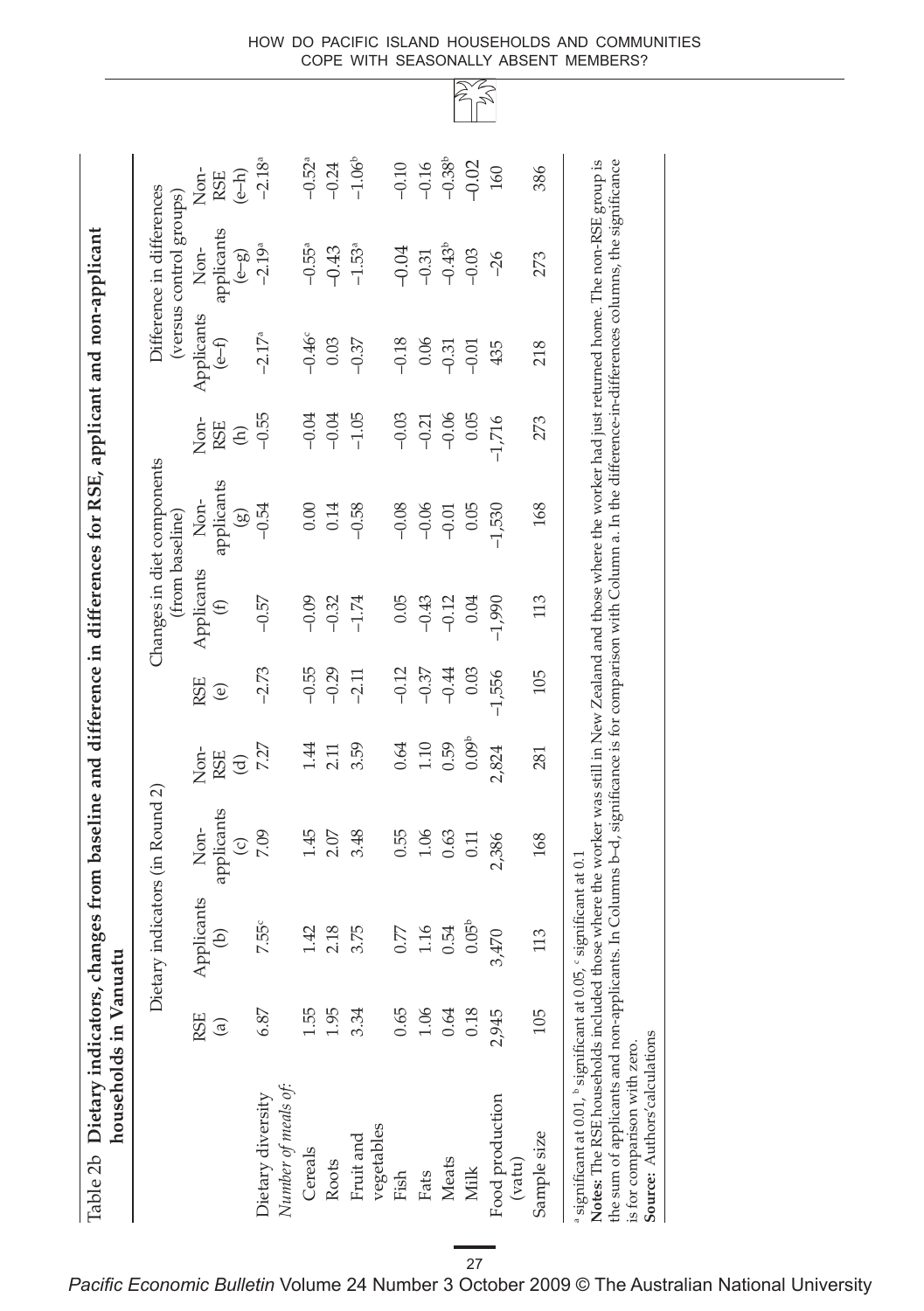food consumed from own production and in the number of meals for most of the food groups except milk. These changes relative to the baseline presumably reflect seasonal or other temporal influences and highlight the difficulty of drawing inferences about the impact of the RSE if there is just a beforeand-after series of questions directed at households supplying RSE workers, with no comparison with the changes also occurring in the control groups.

Instead, the *difference in differences* take account of pre-existing dietary differences between the groups of households and the changes in diets that might have occurred anyway. These showed that for RSE households in Tonga there was a reduction in the number of meals of cereals relative to the applicants and a reduction in the number of meals of both fruit and vegetables and fats relative to the non-applicants. This reduction in fats is due entirely to fewer meals with coconuts, which are also counted in the fruits and vegetables group. On the other hand, households with RSE workers recorded an increase in the number of meals with either milk or meat, relative to the applicants and non-applicants, respectively. Neither dietary diversity nor the value of own-produced food consumed show any difference in average changes for the RSE households compared with the other groups.

For RSE households in Vanuatu there appears to have been a significant reduction in dietary diversity. On average, the number of different foods eaten the day before the survey falls by two (compared with a mean of seven foods across all of the sample groups in Wave 2) for RSE households between Waves 1 and 2 of the survey, relative to changes in any of the control groups. There is also a reduction—by approximately 0.5—in the number of meals from the cereals group when compared with any of the control groups. No other significant difference in differences shows up with respect to the applicant group; there is, however, a reduction of 1.5 meals from the fruits and vegetables group and 0.4 meals from the meats group in comparison with the change that occurs in the non-applicant group.

One concern with drawing inferences from the results in Tables 2a and 2b is that some of the RSE workers (especially in Tonga) had already returned to their households by the time of the second wave of survey interviews. Hence the results for the RSE group, whether in levels or differences, will be an average across those households where the worker is still absent and those with a just-returned worker. To see if this averaging affects inferences, the following regression was estimated for the *k*th indicator of diet (the subscript *i* for each individual household is suppressed) (Equation 1).

$$
\Delta \text{dict}_{k} = \alpha + \beta_{1} \text{RSE} + \beta_{2} \text{Returned} + \varepsilon
$$
\n(1)

The  $\beta_1$  coefficient is the estimate of the impact on the households where the RSE worker is still absent while the sum of the  $\beta_1$  and  $\beta_2$  coefficients is the impact on households where the worker has returned.<sup>5</sup> Only two of the diet indicators—dietary diversity and the number of meals of milk—showed significant differences within the RSE group between the households with a returned worker and those where the worker was still away. Moreover, of these two indicators only dietary diversity showed a significant difference between the change for RSE households with the worker still away and the change for non-RSE households (a coefficient of –0.59). The pooling of the two types of RSE households is therefore likely to have only a slight effect in attenuating differences with respect to the non-RSE households in Tonga. This differentiation within the RSE group makes even less difference in Vanuatu, where only for the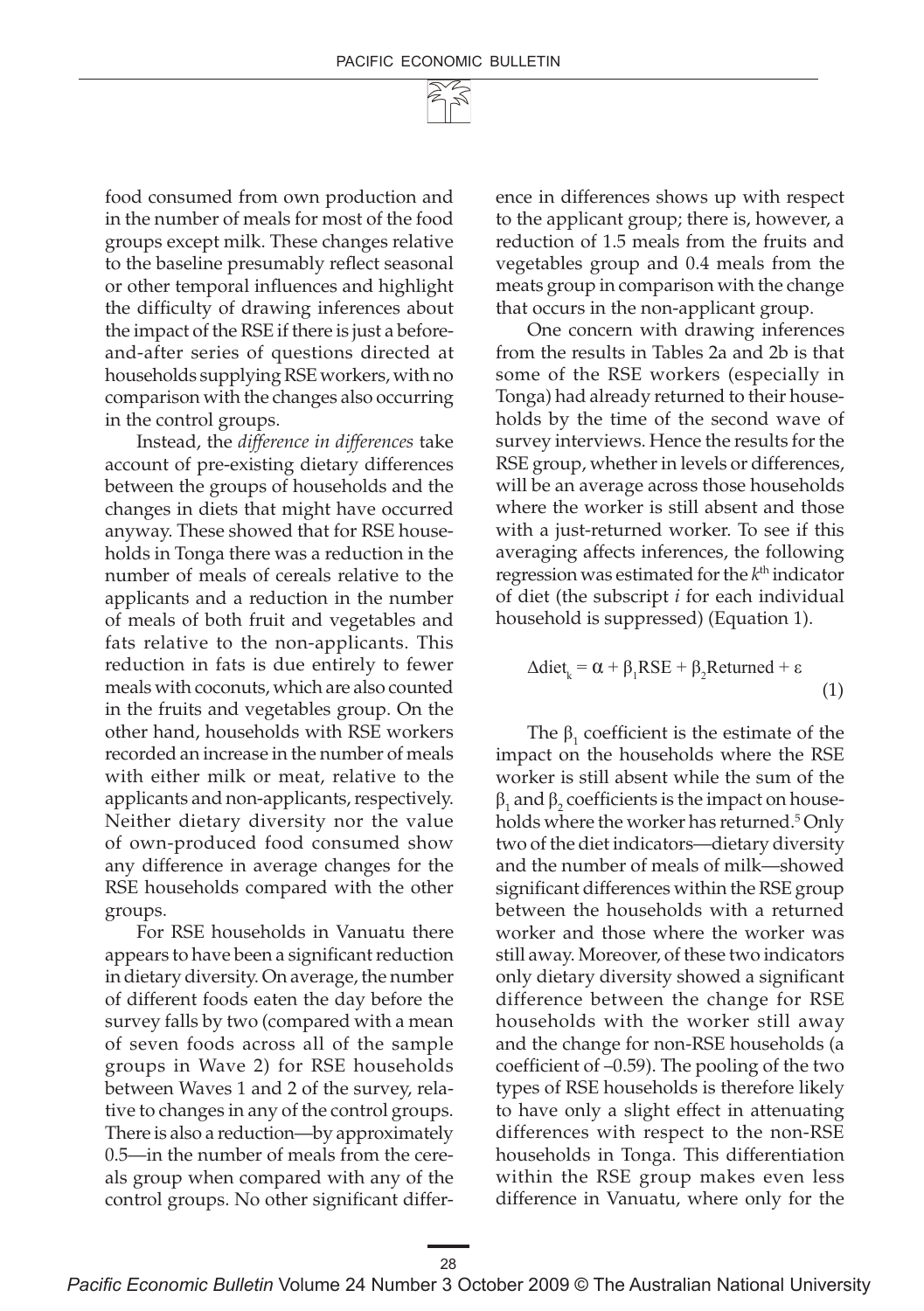29

number of meals of milk is there a weakly significant  $(p = 0.06)$  difference between the households with a just-returned worker and those with the worker still away.

Another concern with drawing inferences from Tables 2a and 2b is that household size might have changed between the waves of the survey—most obviously for households with an absent RSE worker. There are, however, also other movements into and out of households. The number of foods and meals eaten can decline simply because the household is smaller. When we control for this feature of the data, however, with the following regression (Equation 2) there appears to be an even more negative effect on the diets of RSE households in Vanuatu, with the coefficient on dietary diversity declining from –2.18 to –2.36.

$$
\Delta \text{diet}_{k} = \lambda + \gamma_{1} \text{RSE} + \gamma_{2} (\Delta \text{Hhold size}) + \varepsilon
$$
\n(2)

Moreover, the decline (relative to applicants) in the number of meals of fish and meats also becomes weakly significant, whereas it was statistically insignificant in Table 2b. When the same regression is applied to the data from Tonga, the magnitude of the statistically significant coefficients from Table 2a is increased, with no changes in sign, and the increase in the number of meals of meat relative to non-RSE households becomes statistically significant ( $p = 0.02$ ). It does not appear therefore that inferences drawn from Tables 2a and 2b about the impact of the RSE on household diets is distorted by failure to allow for changes in household size.

# **Results for individual human capital and health indicators**

The estimation of the impacts on the human capital and health of individual household members of having an RSE worker go to New Zealand proceeds in a similar way as for the dietary impacts examined above. Since the data on human capital and health are captured at an individual level, however, the relevant sample varies for each indicator examined—in contrast with the householdlevel indicators examined above.6 There are four human capital indicators used: school enrolment for those individuals aged 5–20 years; current grade for those in high school; high school grade adjusted for age (values less than 1 indicate slower progression than would be expected given age and an assumed primary school starting age of 5 years); and the number of days absent from school in the previous month. The five health indicators used include: whether the individual is reported as being in 'very good health' (the top level on a five-point scale); whether the individual's health is reported as being 'much better now' compared with one year ago; how many days in the past week the individual has done hard physical labour for four or more hours a day; whether the individual currently smokes; and whether the individual has consumed an alcoholic drink in the past month. The last two indicators are restricted to individuals who are at least 15 years old.

The absence of adults due to RSE work appears to have no significant negative impacts on human capital formation in Tonga. The results reported (Table 3a) show school enrolment rates for 5–20-year-old individuals in RSE households in Tonga of 0.90, significantly higher than the 0.83 rate in applicant households and insignificantly different from the 0.93 rate in non-applicant households (Table 3a). The number of days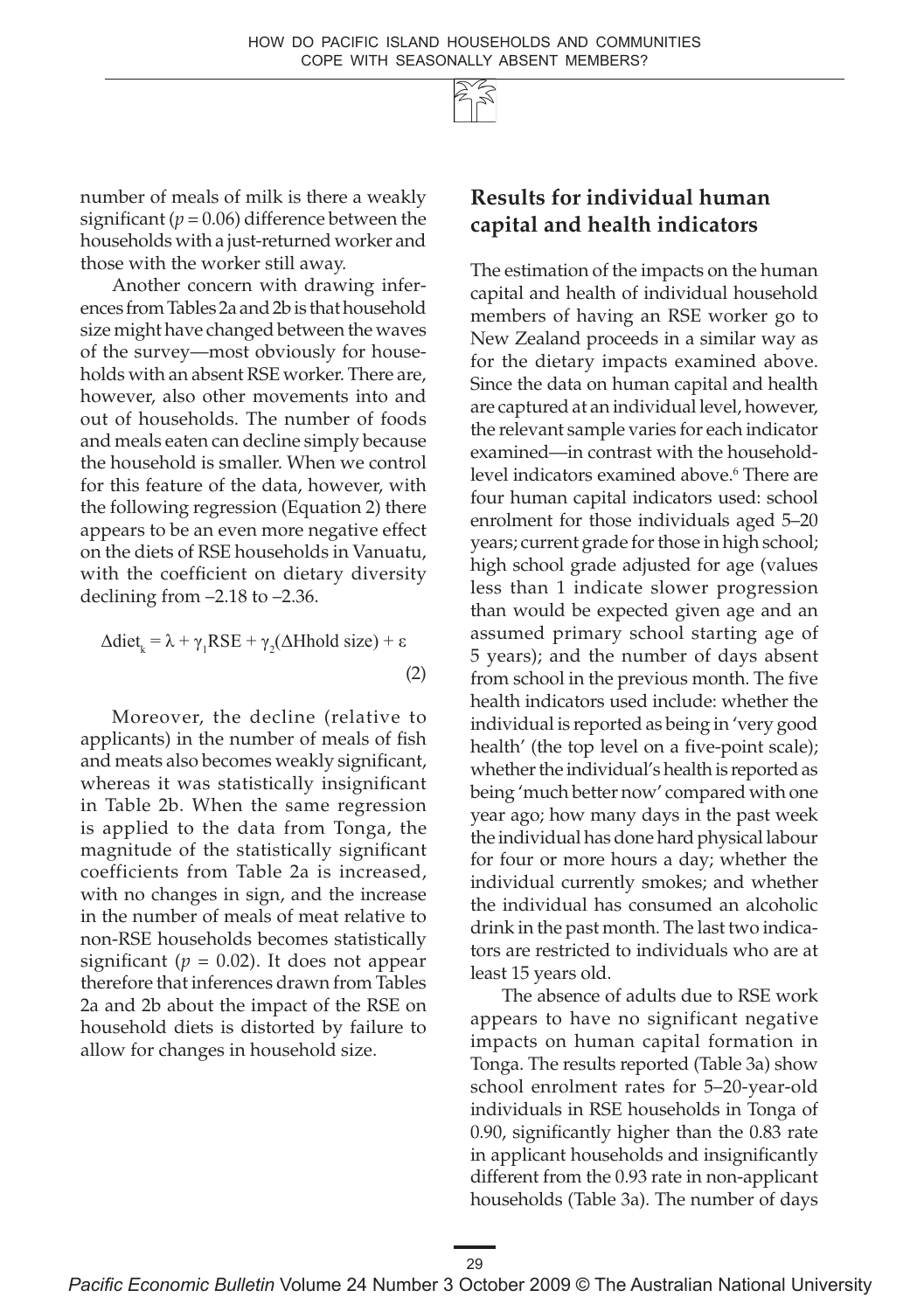absent from school in the previous month is also lower—at 2.06 versus 2.24—for children in RSE households compared with those in applicant households. Once pre-existing differences are taken into account, there are, however, no significant changes in any of the human capital indicators between individuals in RSE households and those in any of the control groups.

In Vanuatu, children in RSE households had significantly fewer days absent from school at the time of Wave 2 of the survey than did children in non-applicant households (Table 3b). This pattern, however, appears to reflect just baseline differences since there are no significant differences in differences between RSE and other households for school absences or any of the schooling variables (middle columns of Table 3b). One interesting pattern that does emerge when the RSE households are split into those where the worker has just returned and those where the worker is still in New Zealand is that enrolment rates are considerably higher—by 19 percentage points  $(p = 0.03)$ —when the worker is back in the household.

The health indicators do show some significant changes for RSE households in Tonga, but they are in the direction that would normally be considered improvements. Individuals in RSE households do fewer days of hard physical work than individuals in either applicant or non-applicant households and are less likely to drink alcohol than applicants (Table 3a). On the other hand, individuals in RSE households are less likely to report that their health is much better now than a year ago than are non-applicants. Once the change from baseline values is considered, only two health indicators show significant differences in differences—individuals in RSE households appear to have reduced hard physical labour by almost one-half day a week and the smoking rate among adults is 4 percentage points lower.

In contrast, the health changes in Vanuatu are more mixed, with at least some in the direction of negative impacts. Individuals in RSE households in Vanuatu have a significant reduction in the likelihood that they report as being in very good health and a significant increase in the risk of having their daily activities disrupted by a health complaint.7 Relative to applicants, individuals in RSE households report a significant decrease in the number of days of hard physical labour, while relative to nonapplicants there is a significant increase. There are also significant decreases in the likelihood of either smoking or drinking, relative to both control groups. None of these health indicators varies within the RSE group between individuals in households where the worker has just returned and those where the worker is still absent.

The health indicators available from the survey data are all self-reported, so it is not possible to detect whether they reflect just physical changes or whether they also include some psychological changes. It is known that anthropometric changes can occur quite quickly for children when a household is split by migration (Gibson, McKenzie and Stillman 2009), but it is less likely that changes would occur so rapidly for adults. If the households with absent RSE workers have temporarily lower cash incomes—perhaps because remittances have yet to be received from the worker then illnesses might go untreated, which could account for the increased disruption from bad health as well as the decreased proportion of respondents reporting themselves in very good health. These effects could, however, also reflect psychological changes if the left-behind family members are anxious about either their absent worker or their own situation, and sad because they miss their family member.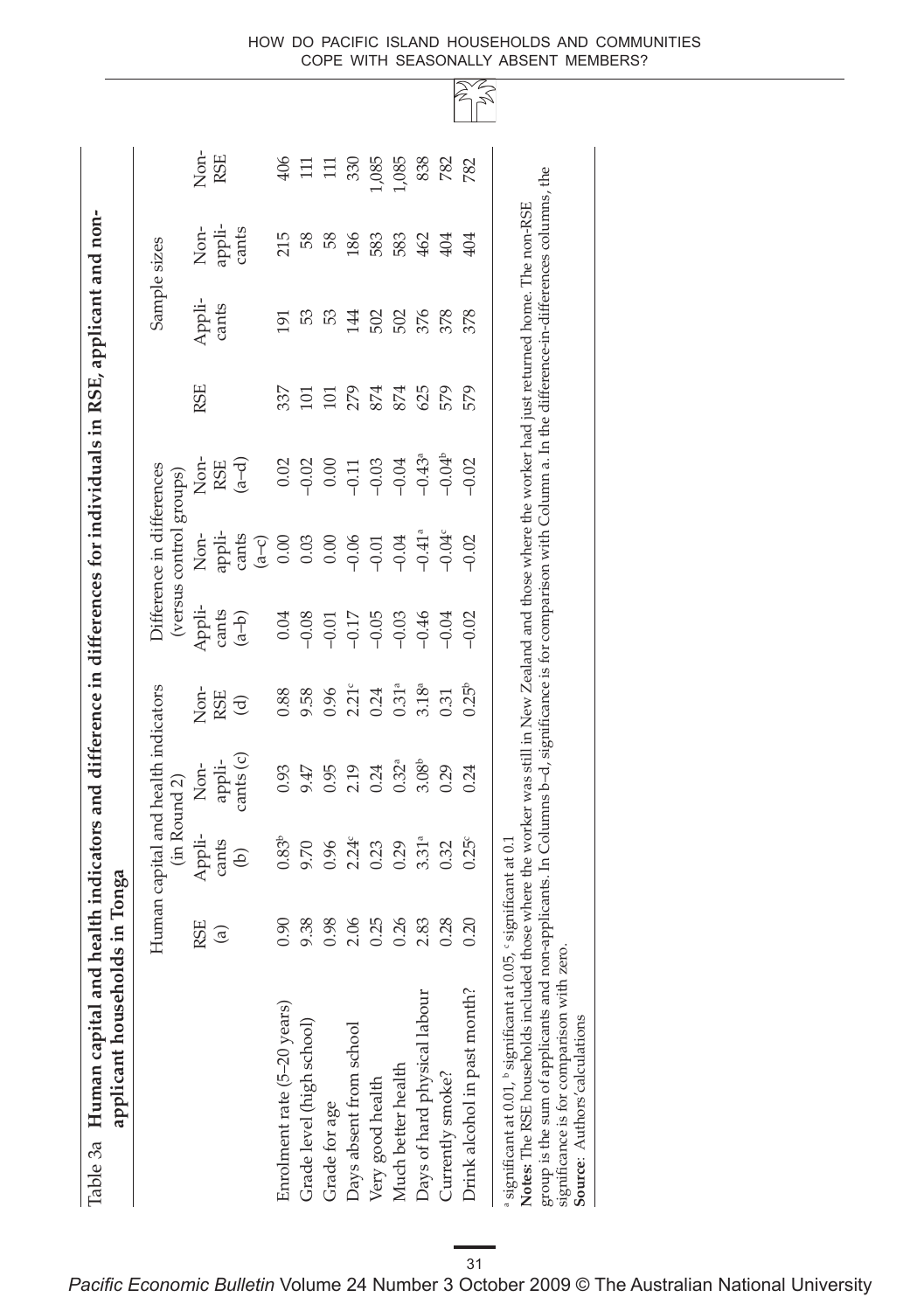| alth indicators and difference in differences for individuals in RSE, applicant and non- |  |
|------------------------------------------------------------------------------------------|--|
| ていらい                                                                                     |  |
| .uman c <sup>2*</sup>                                                                    |  |
|                                                                                          |  |

|                                                                                     |                                                      | Non-       | RSE                                        | 468                         | $\overline{5}$            | $\overline{5}$ | 289                     | 917                  | 917                | 917                        | 774                          | 802                  | 802                          |                                                                                                         |  |
|-------------------------------------------------------------------------------------|------------------------------------------------------|------------|--------------------------------------------|-----------------------------|---------------------------|----------------|-------------------------|----------------------|--------------------|----------------------------|------------------------------|----------------------|------------------------------|---------------------------------------------------------------------------------------------------------|--|
|                                                                                     | Sample sizes                                         | Non-       | appli-<br>cants                            | 280                         | $\overline{20}$           | 20             | 172                     | 538                  | 538                | 538                        | 457                          | 477                  | 477                          |                                                                                                         |  |
| indicators and difference in differences for individuals in RSE, applicant and non- |                                                      | Appli-     | cants                                      | 88                          | $\Xi$                     | $\Box$         | 117                     | 379                  | 379                | 379                        | 317                          | 325                  | 325                          | here the worker was still in New Zealand and those where the worker had just returned home. The non-RSE |  |
|                                                                                     |                                                      | <b>RSE</b> |                                            | 172                         | 13                        | 13             | 115                     | 292                  | 292                | 292                        | 232                          | 257                  | 257                          |                                                                                                         |  |
|                                                                                     |                                                      | Non-       | $\begin{pmatrix} a-d \end{pmatrix}$<br>RSE | $-0.02$                     |                           | $0.27$<br>0.04 | 0.15                    | $-0.14$ <sup>a</sup> | $-0.01$            | $0.07^{\rm a}$             | $0.18\,$                     | $-0.12$ <sup>a</sup> | $-0.11a$                     |                                                                                                         |  |
|                                                                                     | Difference in differences<br>(versus control groups) | Non-       | appli-<br>cants<br>$\overline{a}$          | $-0.01$                     | 0.45                      | $0.06$         | $0.18\,$                | $-0.13$ <sup>a</sup> | 0.02               | 0.07 <sup>b</sup>          | 0.60 <sup>a</sup>            | $-0.09a$             | $-0.08$ <sup>a</sup>         |                                                                                                         |  |
|                                                                                     |                                                      | Appli-     | cants<br>$\left( d - b \right)$            | $-0.03$                     | $-0.06$                   | $0.00\,$       | $0.11\,$                | $-0.15^a$            | $-0.05$            | 0.07 <sup>b</sup>          | $-0.43$                      | $-0.16a$             | $-0.16a$                     |                                                                                                         |  |
|                                                                                     |                                                      | Non-       | RSE<br>$\widehat{\mathbf{C}}$              | 0.69                        | 8.45                      | 0.96           | $1.41^{\circ}$          | 0.73                 | 0.15               | 0.10                       | 2.07 <sup>c</sup>            | $0.24^{a}$           | $0.28^{a}$                   |                                                                                                         |  |
|                                                                                     | n capital and health indicators<br>(in Round 2)      |            | Non-                                       | cants (c)<br>appli-         | 0.69                      | 8.51           | 0.97                    | 1.59 <sup>b</sup>    | 0.73               | 0.17 <sup>b</sup>          | 0.10                         | 1.90                 | $0.23^{a}$                   | $0.28^{a}$                                                                                              |  |
| anuatu                                                                              |                                                      | Appli-     | cants<br>$\Theta$                          | 0.71                        | 8.33                      | 0.93           | 1.15                    | 0.74                 | 0.11               | 0.11                       | 2.32 <sup>a</sup>            | 0.25 <sup>a</sup>    | $0.28^{a}$                   | ficant at 0.1                                                                                           |  |
|                                                                                     | Huma                                                 | RSE        | $\widehat{a}$                              | 0.76                        | 8.60                      | 1.10           | 0.99                    | 0.71                 | 0.12               | 0.09                       | 1.86                         | 0.10                 | 0.15                         |                                                                                                         |  |
| applicant households in V<br>Human capital and health<br>Table 3b                   |                                                      |            |                                            | Enrolment rate (5-20 years) | Grade level (high school) | Grade for age  | Days absent from school | Very good health     | Much better health | Disruption from bad health | Days of hard physical labour | Currently smoke?     | Drink alcohol in past month? | a significant at 0.01, b significant at 0.05, c signi:<br>Notes: The RSE households included those wl   |  |

#### PACIFIC ECONOMIC BULLETIN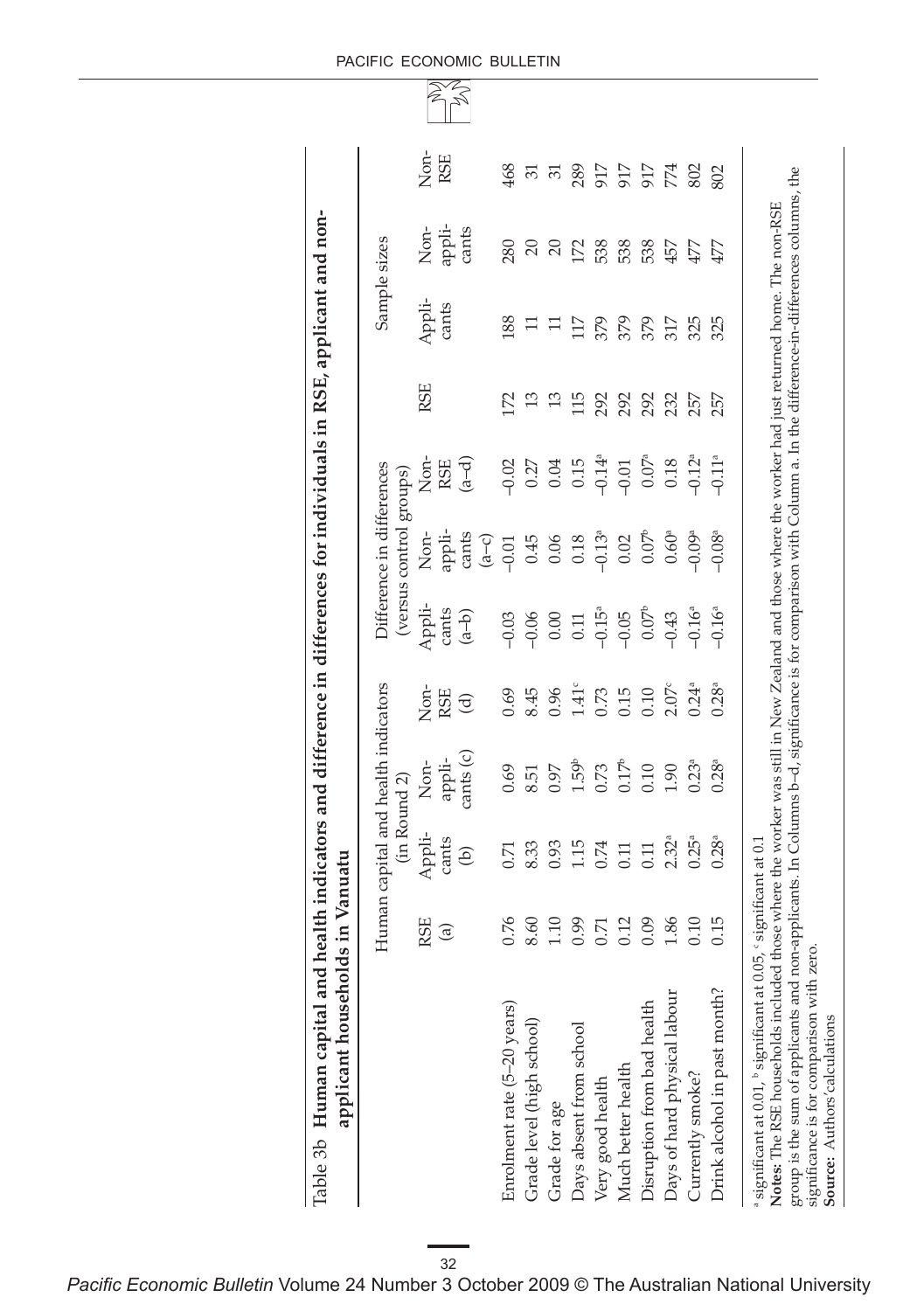

# **Changes in household composition and other coping mechanisms**

The difference-in-differences results suggest that the impact of an absent worker on the left-behind members of RSE households is largely neutral in Tonga but might be slightly negative in Vanuatu. There are at least two reasons why households can perhaps accommodate the temporary loss of a productive member: first, technology might allow the absent member to be somewhat present in the life of the household; and second, the remaining members might have access to various coping strategies. Moreover, depending on the previous contribution that the absent member was making before he or she left, there could be a relatively low opportunity cost to their absence.

There are likely to be substantial differences between Tonga and Vanuatu in all three of these factors and these differences could account for the more negative impacts apparent in Vanuatu. First, better access to communications and money transfer technologies makes it likely that absent Tongans are somewhat less removed from their family's life than are absent ni-Vanuatu workers. Second, coping strategies are likely to differ, especially because Tongan villages have been coping with out-migration and static or declining populations for many years, while villages in Vanuatu have a much more youthful population and fewer international migration opportunities. Finally, one key difference in the selection of RSE workers was that in Tonga the process targeted those from larger, poorer, rural households and those who were not in formal employment (Gibson, McKenzie and Rohorua 2008). In contrast, the selection of workers from Vanuatu was related less to observable characteristics that could correlate with a low economic opportunity

cost of temporarily removing the worker from the household.

This cross-country difference in the opportunity costs of having an RSE worker absent emerges clearly from questions the survey asked of the person who headed the household while the worker was in New Zealand. According to the data provided by these respondents, in only 7.7 per cent of the RSE households in Tonga had the worker been in wage employment during the six months before he or she went to New Zealand. In contrast, 41 per cent of the surveyed RSE households in Vanuatu reported that the worker had been employed before going to New Zealand (Table 4). Similarly, monetary contributions to the household in terms of the unconditional average earnings in Vanuatu of the RSE worker before leaving for New Zealand were US\$29 a week, versus only US\$6.50 a week in Tonga. There is therefore likely to be a higher opportunity cost of an absent worker—in terms of forgone cash incomes—for RSE households in Vanuatu than for those in Tonga. On the other hand, the RSE workers in Tonga had been providing an average of 38 hours a week of household production (mainly gardening, child care and looking after domestic animals) while in Vanuatu they had been providing only 25 hours a week.

The cross-country differences in the accessibility of technology that can help an absent worker maintain a virtual presence at home also emerge clearly from the survey results. Specifically, just less than three-quarters (72.7 per cent) of the RSE households in Tonga used money that the RSE worker had sent from New Zealand to help replace the contribution the worker had previously made to the household. In Vanuatu, however, this proportion was significantly lower ( $p < 0.001$ ), at just 39.1 per cent (Table 4). This difference most likely reflects the lower transaction costs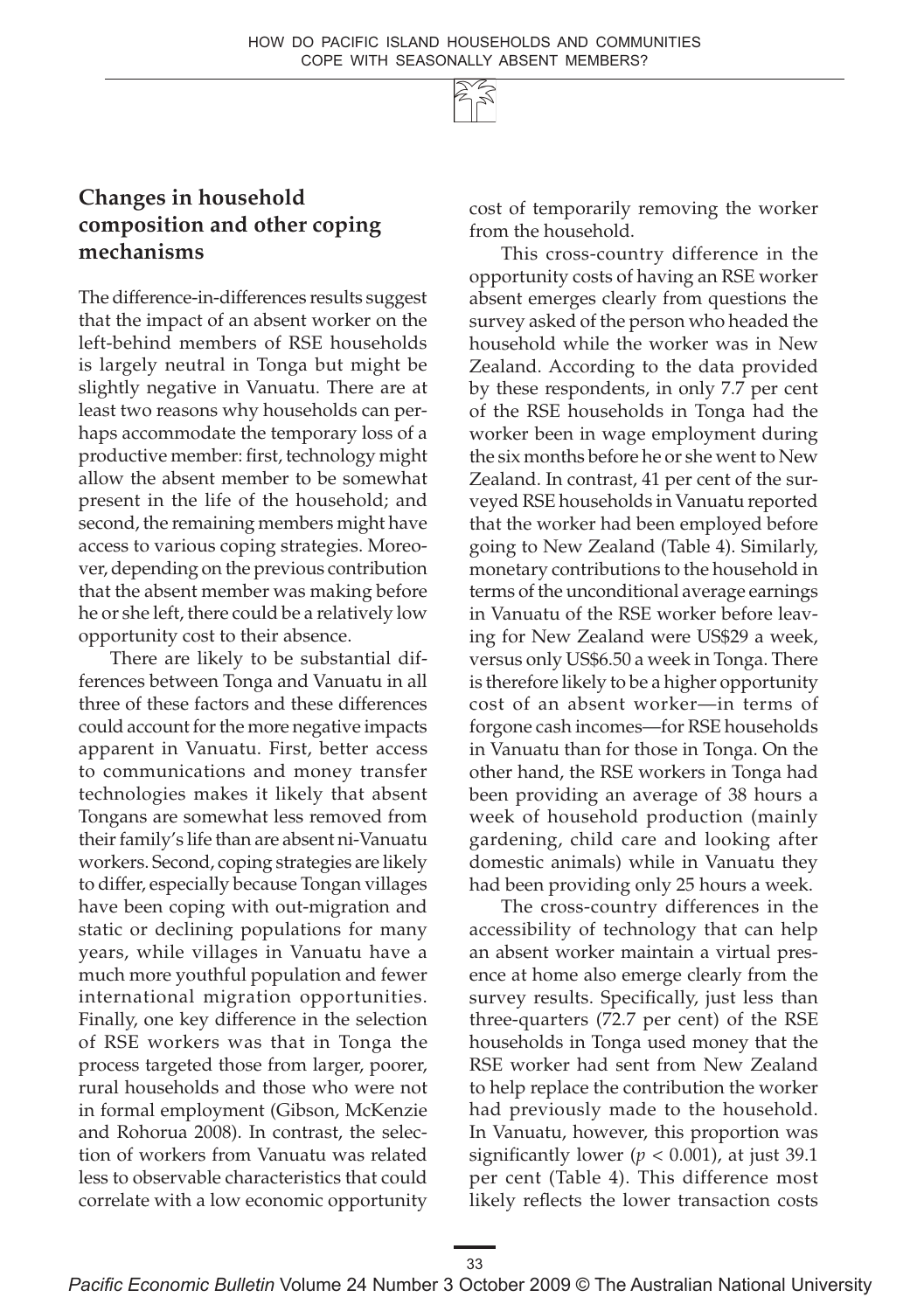

#### Table 4 **Previous contributions by RSE workers and the use of coping strategies and technologies to maintain a presence in their household: comparison of Tonga with Vanuatu**

|                                                       |        | Mean    | p-value for significant<br>difference in means |
|-------------------------------------------------------|--------|---------|------------------------------------------------|
|                                                       | Tonga  | Vanuatu |                                                |
| Previous contribution of RSE worker <sup>a</sup>      |        |         |                                                |
| Proportion in wage employment                         | 0.077  | 0.406   | 0.000                                          |
| Average earnings per week (US\$)                      | 6.512  | 29.008  | 0.000                                          |
| Hours spent on household production                   | 37.596 | 24.661  | 0.000                                          |
| Continued presence in life of the family              |        |         |                                                |
| Used remittances sent by RSE worker in New<br>Zealand | 0.723  | 0.391   | 0.000                                          |
| Communicate with RSE worker at least weekly           | 0.724  | 0.257   | 0.000                                          |
| Coping strategies                                     |        |         |                                                |
| Extra work by existing household members              | 0.905  | 0.523   | 0.000                                          |
| Help from friends or neighbours                       | 0.390  | 0.640   | 0.001                                          |
| Help from the community                               | 0.504  | 0.500   | 0.952                                          |
| Ceased some activities                                | 0.177  | 0.168   | 0.858                                          |
| Changed household composition <sup>b</sup>            | 0.138  | 0.218   | 0.086                                          |
| Had people join the household                         | 0.079  | 0.115   | 0.334                                          |
| Had people leave the household                        | 0.101  | 0.138   | 0.368                                          |

a in the six months before the RSE worker went to New Zealand

<sup>b</sup> not including the RSE worker

**Notes:** The responses were from those households where the RSE worker was still in New Zealand and those where the worker had just returned home and in each case the person who was the head of the household while the worker was away answered the questions. Depending on the question, there were up to 181 respondents from Tonga and 101 from Vanuatu.

**Source:** Author's calculations

of sending money to Tonga and, especially, the much poorer geographic accessibility of banks, ATMs and money transfer operators in Vanuatu. It is also apparent that the RSE workers from Tonga were able to keep in much more frequent contact with their family—72.4 per cent of the RSE households in Tonga communicated at least weekly with their absent worker versus only 25.7 per cent of the RSE households in Vanuatu.

The coping mechanisms also differ between the two countries. The most common response of the Tongan households (used

by 90.5 per cent) to replace the contribution of the absent RSE worker was for other members of the household to take on additional tasks (especially feeding animals).8 In contrast, only one-half of the RSE households in Vanuatu relied on this strategy, with the additional work including market production such as copra sales. Instead, the most common coping mechanism, used by two-thirds of RSE households in Vanuatu, was to seek help from neighbours or friends. Most probably, these differences reflect the relatively larger size of RSE households in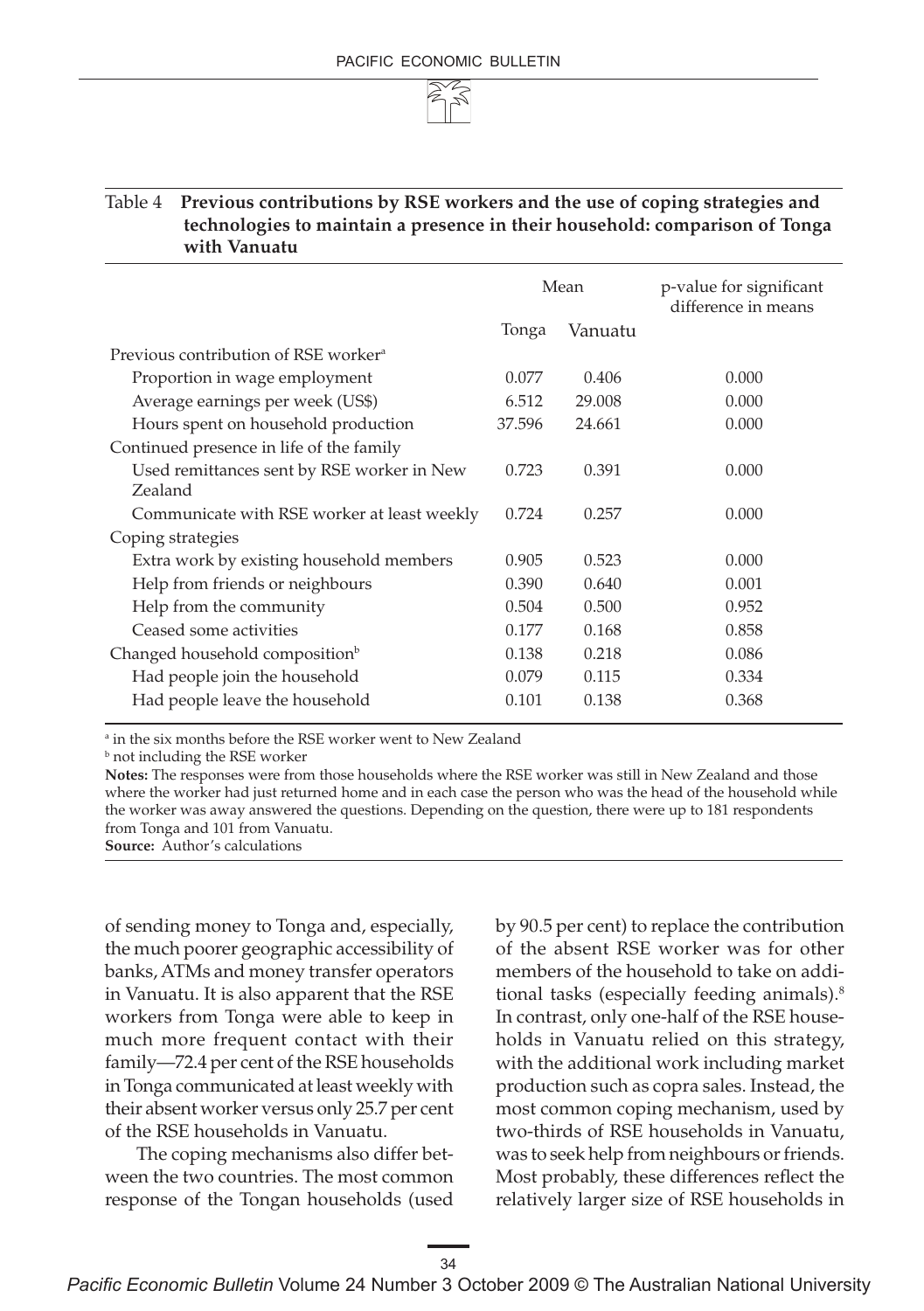Tonga and the greater labour surplus in villages in Vanuatu.

Another type of coping mechanism, used with equal frequency in Tonga and Vanuatu, was to stop doing some activities. Among the most common uses of time that were stopped in Tonga were church activities, especially singing, followed by weaving and tapa-cloth making, and then reduced involvement in community meetings. In Vanuatu, the most common activity that was reduced by RSE households was gardening, followed by reduced time looking after children and studying.

The final set of coping mechanisms considered by the survey was changes in household composition. These were somewhat more common in Vanuatu, with 21.8 per cent of RSE households either gaining or losing members (not counting the worker moving to New Zealand). In Tonga, only 13.8 per cent of RSE households changed composition as a coping mechanism and this proportion was weakly significantly different (*p* < 0.09) compared with Vanuatu (Table 4). In both countries, there was almost equal likelihood of either gaining or shedding household members while the RSE worker was absent. In fact, when the change in household size for RSE households is compared with the change in size for non-RSE households there are no significant differences in differences for either country.<sup>9</sup>

### **Community-level impacts**

In addition to impacts on the left-behind members of households, the absence of RSE workers, their remittances and their subsequent return and repatriation of earnings are likely to have broader community-level impacts. To obtain some evidence of these impacts, the survey teams interviewed community leaders such as town officers,

village chiefs, clergy and others who had been involved in the initial screening of RSE applicants. All of the 58 leaders interviewed in Tonga were from villages that had supplied RSE workers, while 55 of the 74 leaders interviewed in Vanuatu were from RSE-sending villages, with the others from villages that had RSE applicants.

Another difference between Tonga and Vanuatu is in terms of the spatial distribution of villages from which RSE workers have been recruited, and this could affect the reported community-level impacts. In Tonga, there was a conscious attempt by the government to include all regions and villages in the scheme. Consequently, all island groups participated reasonably equally, with the ratio of RSE workers to resident population varying in only a narrow range—from 0.4 to 1.4 per cent (Gibson, McKenzie and Rohorua 2008). In contrast, the recruitment of workers in Vanuatu concentrated on fewer islands (the reason that our survey also concentrated on only three islands: Ambrym, Tanna and Efate) and many villages within islands had no RSE workers.

In Tonga, 97 per cent of the interviewed leaders considered that participation in RSE by members of their community had been positive for the community (either 'very positive' or 'somewhat positive' on a five-point Likert scale). In fact, 74 per cent rated it 'very positive'. The most frequently listed benefits were income for families and income for the community and church, but changes in skills and work attitudes were also frequently noted. The separation of families was the main disadvantage of the RSE that was mentioned. A majority of the surveyed communities in Tonga had received monetary contributions from the returned RSE workers, averaging 700 pa'anga for each community. In 82 per cent of the communities this contribution was used for water-supply projects, with roads,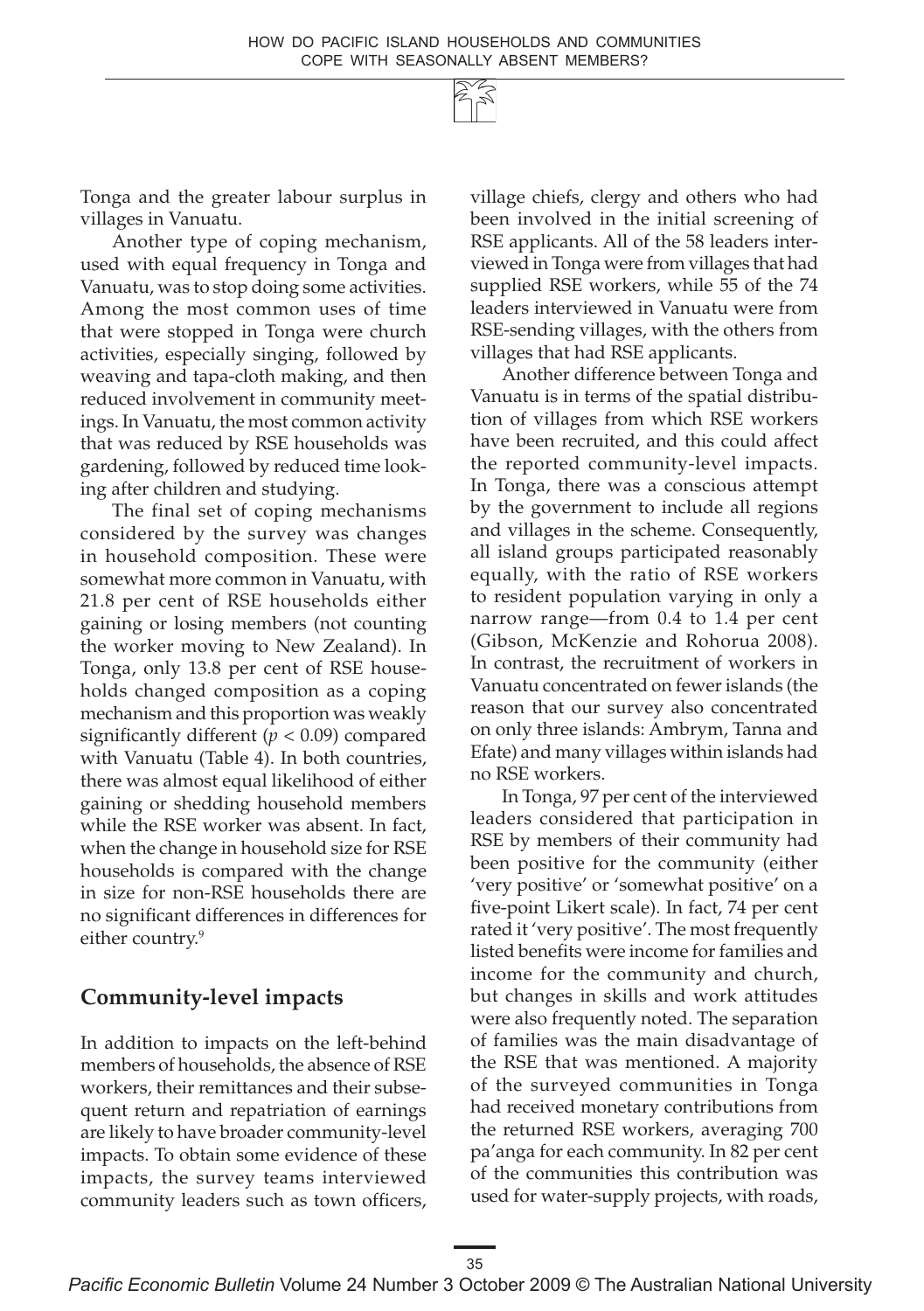

scholarship funds, streetlights, improvements to the village hall and a community lawn mower also mentioned.

In Vanuatu, the responses were more mixed, partly because not all of the leaders came from communities that had supplied workers and also because fewer of the workers had returned by the time the leaders were surveyed.10 Just one-third of the interviewed leaders considered that their community life had been affected positively (community life was either 'much better' or 'better' on a five-point Likert scale) by the RSE scheme. Among this group, when they were asked about specific types of benefits, 70 per cent said that opportunities for children's schooling had increased, 50 per cent thought there were more job opportunities available and 44 per cent thought that more money was given to the community.

These types of benefits suggest that a more general equilibrium analysis, which takes account of changes in communitywide human capital, infrastructure, labour market conditions and prices, will eventually be needed to judge the full impacts of the RSE.

#### **Conclusions**

The new seasonal worker programs in the Pacific have the potential to improve significantly the wellbeing of participating workers, their families and their communities. The overall development impact will, however, depend on how successfully families and communities are able to cope with the absence of their workers. This article provides a first look at how households in Tonga and Vanuatu have adjusted to workers participating in the first year of New Zealand's RSE scheme. Since the pre-migration characteristics of RSE households differ from those of applicant and non-applicant households that did

not send RSE workers, simply comparing households with an absent RSE migrant with those without one will likely yield biased results. We therefore employed a difference-in-differences estimation to control for pre-existing differences and continuing trends.

The results show that households in Tonga have been able to adjust rather smoothly to the absence of their RSE member. There were, at most, small changes in diet, no changes in child schooling or adult health and less hard physical labour by household members. The majority received remittances from their absent members and were able to communicate with this member regularly. In contrast, the results suggest that the adjustment process might not have been as smooth for households in Vanuatu. They appear to have been eating less variety of foods while members are away and are suffering more health complaints. On the positive side, there was no change in child schooling. The greater remoteness and poorer infrastructure of islands in Vanuatu meant that less than 40 per cent of the surveyed ni-Vanuatu households were able to rely on remittances from the migrant as a means of coping with their absence and only one-quarter of the households were able to communicate regularly with their household member. Households received far more in money when their family member returned than was sent back while the family member was absent. This highlights the need for further improvements in the banking and remittance infrastructure in Vanuatu to reach remote island communities.

The changes reported here are those in the first year of the RSE program. It is thus the first time that most of the families and communities have had to learn how to cope with the absence of a seasonal migrant—and the first time the migrant has had to learn how to best serve his or her family while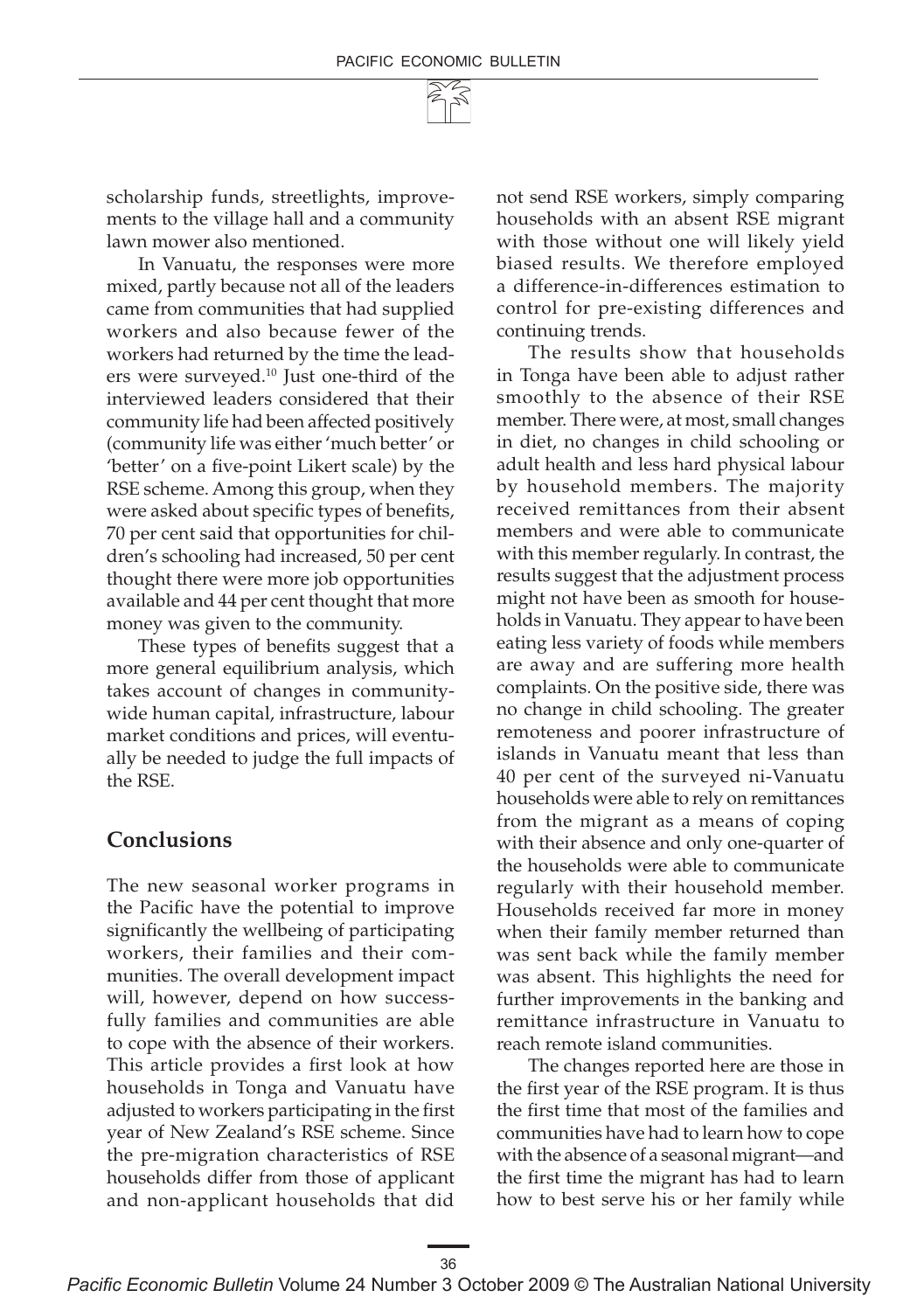

overseas. It is thus possible that the costs of separation will fall in subsequent years as households and communities learn ways of adjusting, and if current repatriated savings can be used to sustain households during the next migration episode. It is also possible, however, that the costs to families of having members absent for up to half the year might accumulate with multiple episodes of separation, in which case the medium and longer-term adjustment costs might exceed those measured here in the short term. Our research will continue to follow these households into at least their second season of migration to investigate these issues.

#### **Notes**

- There are also possible spill-over benefits to the community of having some members participate in seasonal migration, such as the possibility that unemployed non-migrants are able to work in jobs previously undertaken by migrants and that the remittances sent back can stimulate the local economy. We are not able to observe these changes occurring in the short period involved, but will monitor them in the longer term.
- <sup>2</sup> Official data as of May 2008 showed that 91 (78) per cent of RSE workers from Tonga (Vanuatu) were male. Only 28 per cent were recruited for the full seven-month period while 43 per cent were recruited for periods of less than five months.
- <sup>3</sup> On average, the ratio of repatriated earnings to remitted earnings was 5:1 for the RSE workers who had returned home to Vanuatu in our sample, although it was lower for those from Tonga.
- <sup>4</sup> Most longitudinal surveys used by economists are panels of *dwellings* rather than of people, so if the left-behind members move in with another household they are likely to disappear from the samples.
- <sup>5</sup> The weighted average of  $\beta_1$  and the sum of  $\beta_1$ and  $\beta_2$  correspond to the values in Columns e–h of Tables 2a and 2b.
- To allow space for reporting the sample sizes, the set-up of Tables 3a and 3b differs from Tables 2a and 2b in suppressing the columns that report the changes from the baseline. These estimated changes are available from
- The 'disruption from bad health' indicator is not reported for Tonga because in most of the sub-samples there were zero respondents who reported such disruption.
- Since Table 3a indicated that individuals in RSE households did fewer days of hard physical labour than non-RSE households, some of the extra tasks taken on in Tonga might not have been physically demanding. Moreover, there might also have been a seasonal rise in gardening labour demand experienced by all Tongan households, as seen from the increased value of food production in Table 2a. So, extra tasks might also have been taken on by the members of non-RSE households. We cannot confirm this since there was no similar section of the questionnaire for them.
- The estimates are not in Table 4, which is restricted to the households that reported on their coping activities rather than the full sample including non-RSE households. The coefficients (*p*-values) from the differencein-differences estimation for household size change, net of the RSE worker, are: Tonga =  $0.068$  (0.20); Vanuatu = 0.012 (0.92).
- <sup>10</sup> The community leader surveys in Tonga took place approximately five months after those in Vanuatu (starting in October 2008, compared with May 2008).

### **References**

Basok, T., 2000. 'Migration of Mexican seasonal farm workers to Canada and development: obstacles to productive investment', *International Migration Review*, 34(1):79–97.

——, 2003. 'Mexican seasonal migration to Canada and development: a community-based comparison', *International Migration*, 41(2):3–25.